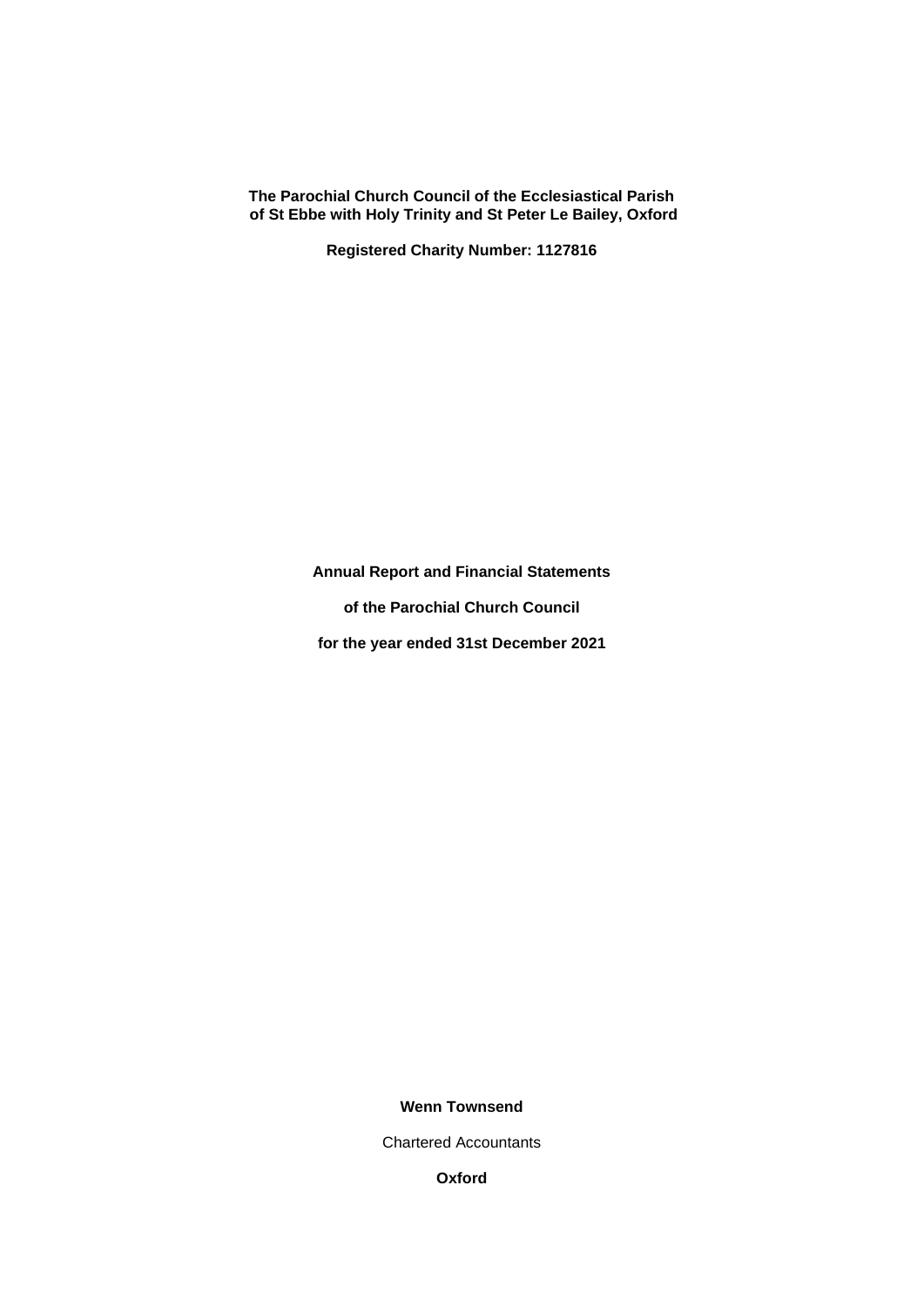# **Annual Report for the year ending 31st December 2021**

This report is prepared in accordance with the Charities Act 2011 and Accounting and Reporting by Charities: Statement of Recommended Practice applicable to charities preparing their accounts in accordance with the Financial Reporting Standard applicable in the UK and Republic of Ireland published in October 2019, and covers the activities of the Parochial Church Council during the year ended 31st December 2021. In accordance with the Charities Act 2011 the PCC is registered as a charity with the Charity Commission (charity number 1127816). St Ebbe's Church is situated in Pennyfarthing Place, off St Ebbe's Street, in central Oxford. We also meet regularly at 30-34 Lime Walk, Headington.

| Incumbent:                                | Revd Canon Vaughan Roberts<br>The Rectory<br>2 Roger Bacon Lane<br>Oxford<br><b>OX1 1QE</b>        |
|-------------------------------------------|----------------------------------------------------------------------------------------------------|
| <b>Banks:</b>                             | Barclays Bank Plc<br><b>Oxford City Centre</b><br>PO Box 333<br>Oxford<br>OX1 3HS                  |
|                                           | <b>CAF Bank Ltd</b><br>25 Kings Hill Avenue<br>Kings Hill, West Malling<br>Kent<br><b>ME19 4JQ</b> |
| <b>Statutory Auditor:</b>                 | Wenn Townsend<br>30 St Giles<br>Oxford<br>OX1 3LE                                                  |
| <b>Minister (Operations):</b>             | <b>Revd Tim Dossor</b><br>2 Roger Bacon Lane<br>Oxford<br><b>OX1 1QE</b>                           |
| <b>Headington Administrator:</b>          | Jill Gascoigne<br>21 Latimer Road<br>Headington<br>Oxford<br>OX37PG                                |
| <b>Grace Church Cowley Administrator:</b> | Pascaline Levillain<br><b>Grace Church Cowley</b><br>Oxford Road<br>Oxford<br>OX4 2ES              |
| <b>Membership</b>                         |                                                                                                    |

During the year the following clergy served as members of the PCC:

| Incumbent (Rector)                            | Revd Canon Vaughan Roberts - Chairman           |
|-----------------------------------------------|-------------------------------------------------|
| Minister (9:45am Congregation Leader)         | <b>Revd Peter Wilkinson</b>                     |
| Curate & Minister (6:30pm Congregation Leader |                                                 |
| and Postgraduate Students)                    | Revd Glenn Nesbitt (from July 2021)             |
| Curate & Minister (Undergraduate Students)    | Revd Joel Knight (to July 2021)                 |
| Senior Minister (St Ebbe's, Headington)       | Revd Al Horn (ordained deacon on 4th July 2021) |
| Minister (Operations)                         | <b>Revd Tim Dossor</b>                          |
| Leader, Grace Church, Cowley                  | Revd Ben Vane                                   |
|                                               |                                                 |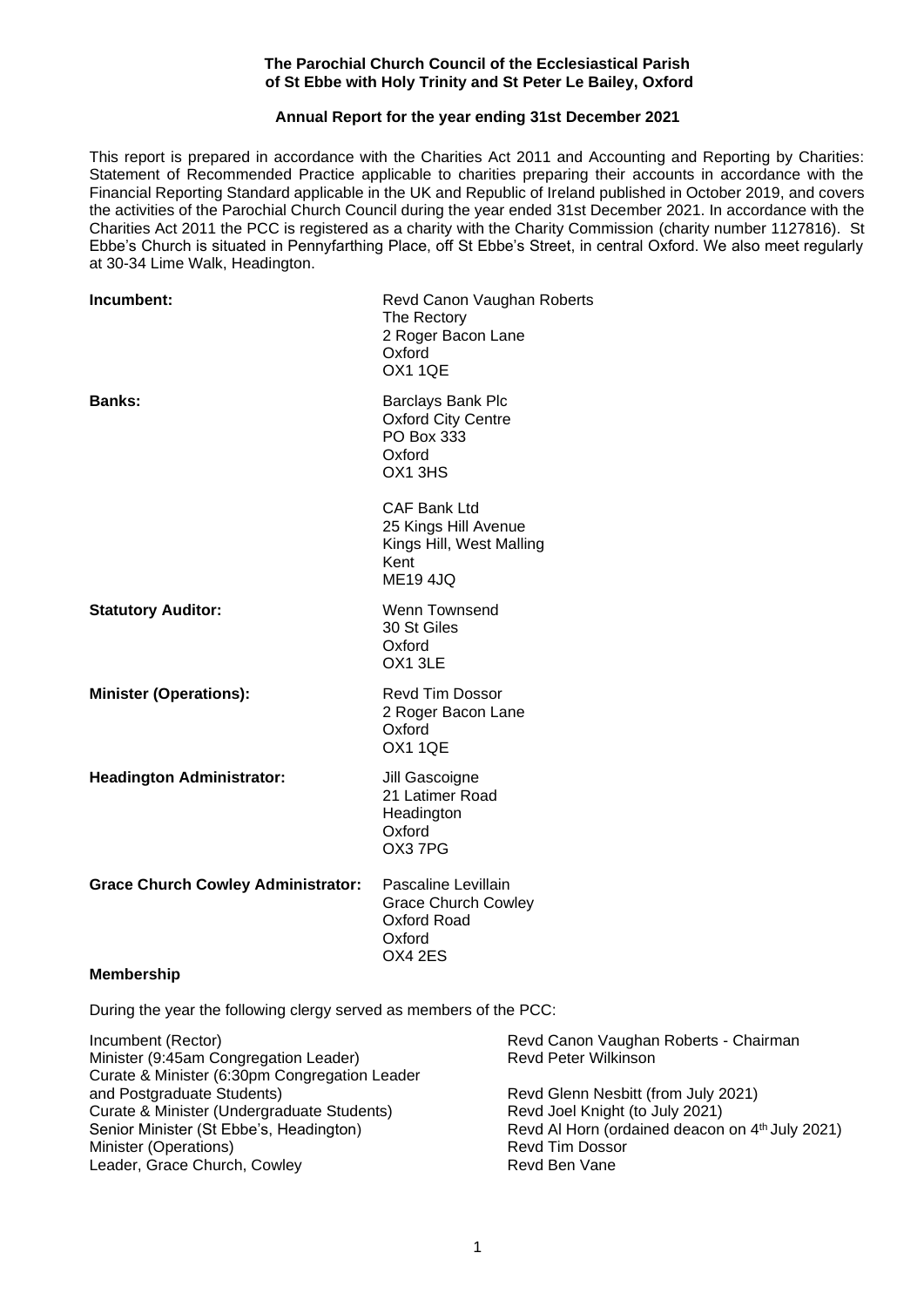# **Annual Report for the year ending 31st December 2021 (continued)**

| Churchwardens:                        | Stephen Smith (to April 2021)<br>Helen Lamb (from April 2021)<br><b>Alistair Cory</b>                                                                                                                                                                                                                                                             |
|---------------------------------------|---------------------------------------------------------------------------------------------------------------------------------------------------------------------------------------------------------------------------------------------------------------------------------------------------------------------------------------------------|
| Representatives on the Deanery Synod: | Julia Cameron<br><b>Jeff Hunter</b><br>Simon Neal (to April 2021)<br>Georgina Prineppi (from July to December 2021)<br>Rahul Ravindran<br>Penelope Wearn<br>Susan Berry (to April 2021)<br>Sally Cooper (from April 2021)<br><b>Trevor Rayment</b>                                                                                                |
| Elected members of the PCC:           | Susan Berry – PCC Secretary (to April 2021)<br>Sally Cooper - PCC Secretary (from April 2021)<br>Sarah Bond<br>Peter Haynes<br><b>Matthew Davidson</b><br><b>Robert Horner</b><br>Helen Lamb (to April 2021)<br>Trevor Rayment - Hon. Treasurer<br>Suzanne Wilson-Higgins<br>Jonathan Nicholas<br>David Parker<br>Richard Brunt (from April 2021) |

The Rector, elected members of the PCC, the Churchwardens and the Representatives on the Deanery Synod are all Trustees of the charity for the purposes of charity law.

The Minister (Women & Parish), Annabel Heywood, also attended PCC as a staff member.

# **Aim of the Church**

The aim of the Church is to see God glorified as we engage in three tasks: reaching out to non-believers, building up Christians and sending out Christians to serve.

# **Structure, Governance and Management**

The PCC operates through a number of Committees, which meet between full meetings of the PCC:

- The Standing Committee, made up of the Rector, Churchwardens, Secretary, Treasurer and Minister (Operations), has the power to transact some of the business of the PCC between meetings and also acts as a Standing Committee of the Central Committee.
- The Central Committee has delegated responsibility for the work at St Ebbe's Central.
- The Headington Committee has delegated responsibility for the work at St Ebbe's Headington (St Ebbe's Headington also has its own Headington Standing Committee, Pastoral Support Group and Buildings Committee).
- The Grace Church Cowley Committee has delegated responsibility for the work at Grace Church Cowley. which also operates under a Bishop's Mission Order (BMO).
- The Overseas Partners Support Group (and the equivalent Reaching the Nations Group at Headington) and the UK Mission Group oversee selection, sending and support of mission partners and present proposals to the PCC concerning mission work.
- The Finance Committee supports the Treasurer in preparing budgets and financial forecasting to aid the PCC in its decision-making.
- The Pastoral Care Committee aims to ensure there is support and care for those who need it within the church family and considers ways to improve our pastoral care across the church.
- The Governance Committee, which audits, advises and makes recommendations on the governance of St Ebbe's.
- An Evangelism Committee meets to encourage and support evangelism.
- A Hardship Fund Committee oversees our support for those in our church and area in need.
- The Buildings Committee has responsibility for the fabric of our current buildings.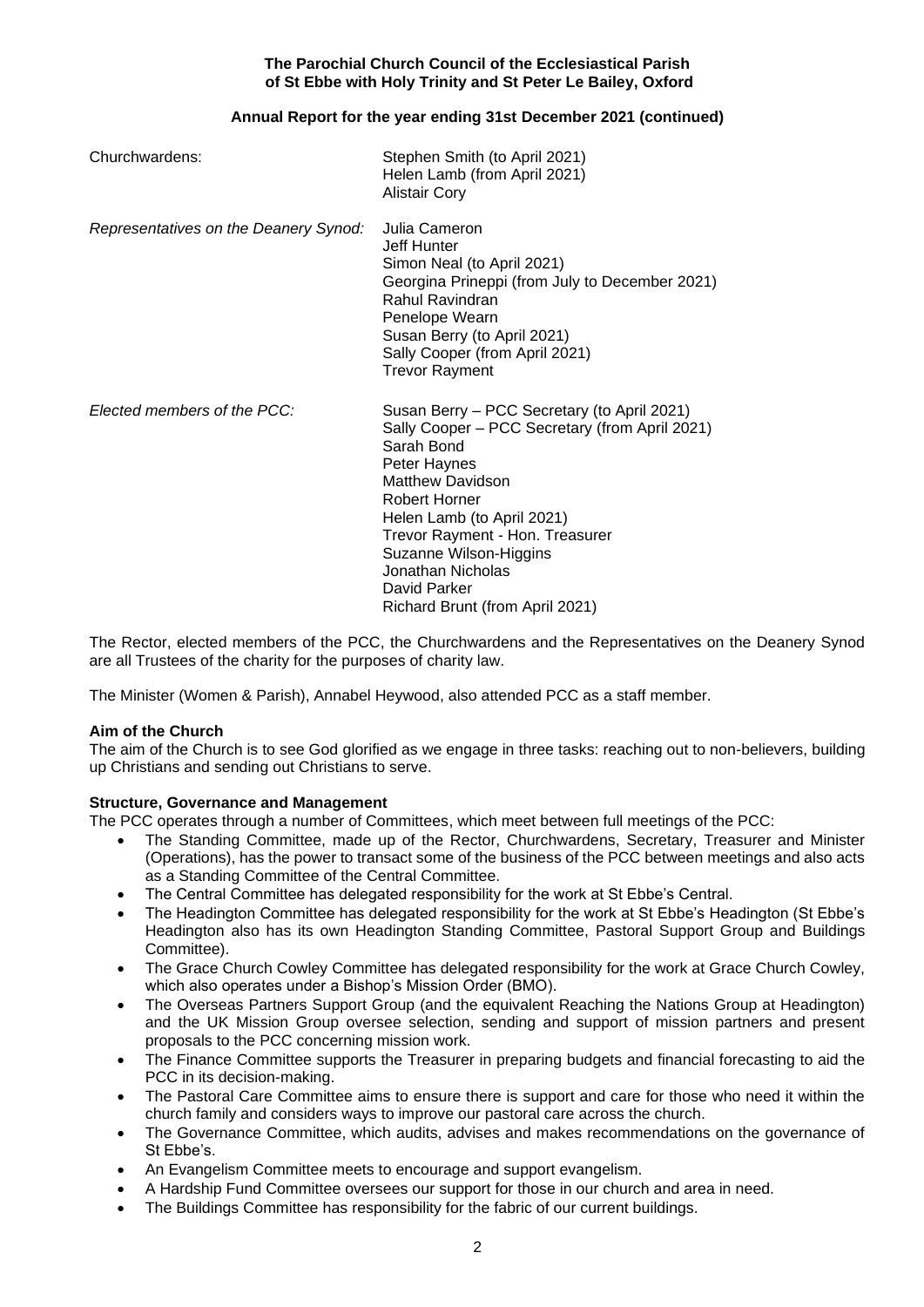# **Annual Report for the year ending 31st December 2021 (continued)**

The PCC (Powers) Measure 1956, requires the PCC to co-operate with the minister in promoting the whole mission of the Church, pastoral, evangelistic, social and ecumenical.

# **Induction and Training of PCC Members**

New members are briefed on their legal obligations under church and charity law, the committee and decisionmaking processes, the plans of the church and recent financial performance. They are encouraged to receive appropriate training to facilitate the undertaking of their role. It is mandated that all PCC members receive training in Safeguarding.

# **Objectives and activities for the public benefit**

The objective of the charity is to promote in the ecclesiastical parish the whole mission of the church. This is primarily done through meeting for teaching of the Bible, praise and prayer in 8 congregations (4 at Central, 3 in Headington, 1 in Cowley). The church also provides for work with children and young people on Sundays, at a range of midweek groups, and in school holidays. The church supports the mission of the church through prayer and financial support of partners overseas and in the UK. The church also supports education through hosting the South Central Ministry Training Course and supporting trainees at theological college. The church hosts a number of weddings, baptisms and funerals each year.

The church aims to see Christians built up for service through midweek Fellowship Groups (Home Groups in Headington, Missional Communities at Cowley), Roots for those in their 20s and 30s, Focus and iFocus (Explore at Headington) for domestic and international students, Thesis for post-graduate students, Men's and Women's Bible Studies, and toddler groups. The church also aims to reach out to others through a variety of evangelistic events as well as courses for those investigating the Christian faith (e.g. Christianity Explored), and Open Door, a homeless outreach.

The Trustees have complied with their duty to have due regard to the guidance on public benefit published by the Charity Commission in exercising their powers and duties.

## **Grant-making policies**

Annual budgets for UK mission and International mission are set at 6% and 19% respectively of the previous year's regular giving. The decision making on specific grants is made by the Overseas Partners Support Group (OPSG) and UK Mission Group (UKMG) (for Central and Cowley) and, Reaching the Nations (RTN) at Headington.

The congregations are occasionally invited by the PCC to contribute to specific appeals on behalf of designated charities. In 2021, £43,345 was collected for our Harvest Offerings (2020: £37,514) in order to support the Hope Trust and the E3 Initiative.

## **Use of volunteers**

The PCC appreciates that the work of St Ebbe's is hugely dependent upon the contribution of volunteers and wishes to record its thanks to all who offer their time and talents. Volunteers working with children and vulnerable adults are subject to Safer Recruiting (including DBS checks) in line with St Ebbe's and the Church of England Safeguarding Policy. St Ebbe's has a Safeguarding Officer for each base – Central: Alyson Willis; Headington: Weena West; Cowley: Kendra May. The safeguarding officers are supported by staff members: Ian Fry (Central), Paul Bolton (Headington) and Ben Vane (Cowley) Safeguarding is a regular consideration of the PCC and the Safeguarding Policy was updated during the year.

# **Achievements and Performance**

## **General Review of the Year**

The PCC discussed and changed the pattern of meetings through the year; it now meets three times a year, and the local Committees meet in between these meetings. The main topics considered during the year were:

- Managing the Covid pandemic and its effect on church life
- St Ebbe's Headington's relationship to All Saint's Highfield (the Headington parish in which it is situated).
- Approving updates to its policies on Safeguarding, Health & Safety, Data Protection and Finance.
- An Internal Review, led by the Churchwardens and another lay member considering the recommendations of the thirtyone:eight 'Independent lessons learnt review concerning Jonathan Fletcher and Emmanuel Church Wimbledon'. A thorough assessment of St Ebbe's governance, safeguarding and policies was made. The review welcomed input from anyone in the church or beyond, in addition to working through the specific lessons that the thirtyone:eight review laid out for the wider constituency and other churches.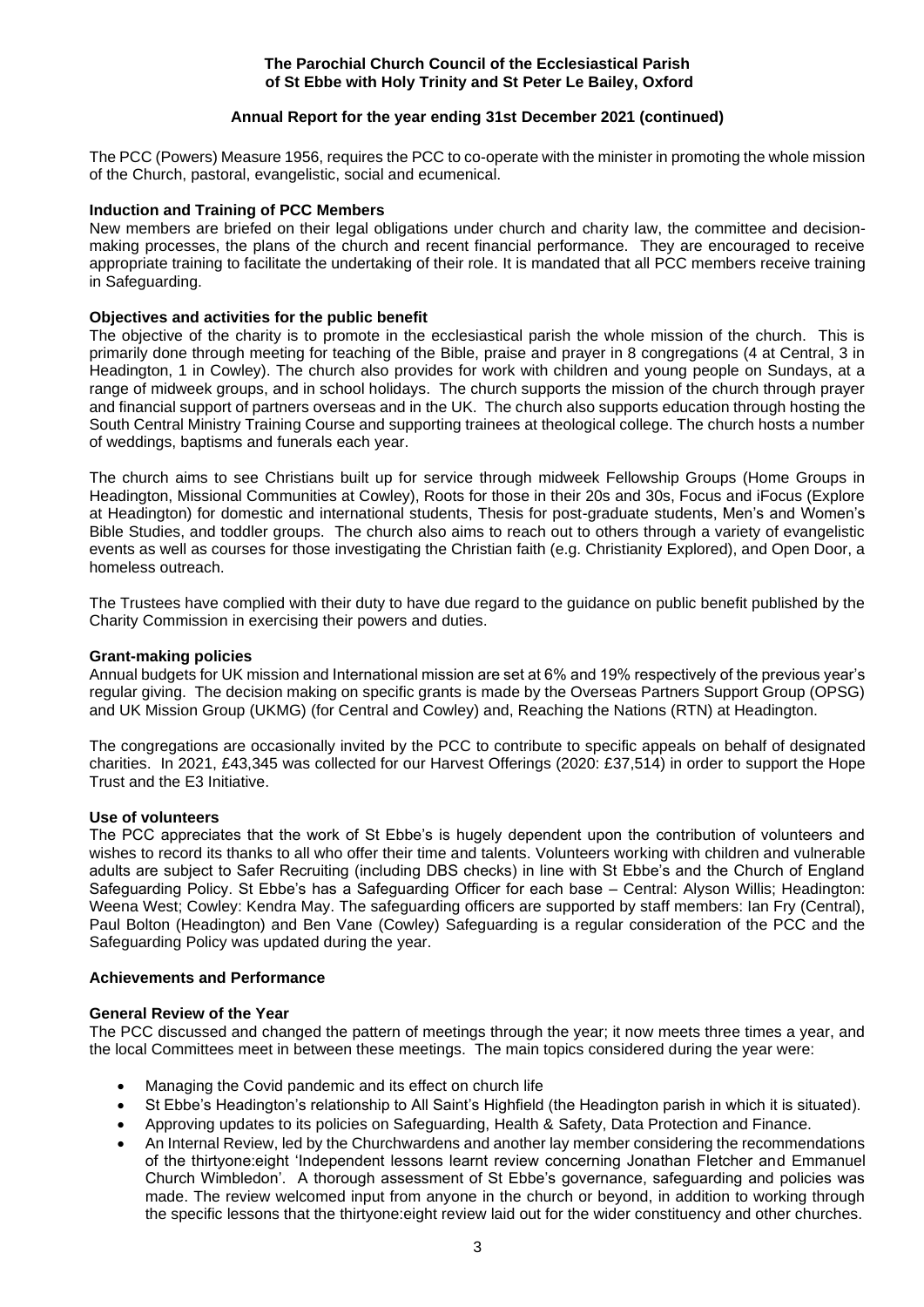# **Annual Report for the year ending 31st December 2021 (continued)**

- Lessons learned relating to safeguarding and governance were taken up immediately and the process of implementation continues. Part 1 of The Internal Review (lessons from the thirtyone:eight report) will be completed and reported to the PCC in 2022. Part 2 reviewing the culture(s) of St Ebbe's will continue in 2022.
- A Quinquennial Architect, Christian Randall of Conservation Architects Ltd, was appointed and surveyed the parish church.
- The PCC was also concerned with staff appointments, finance, Safeguarding appointments and Church of England matters, and received regular reports from sub-committees and congregation leaders.

Staff changes during the year included Leon Catallo leaving St Ebbe's, Headington after being appointed as the Interim Priest in Charge All Saint's, Highfield, the appointment of an Administrator and Women's Worker at Grace Church Cowley, Pascaline Levillain (who was previously an Apprentice), Lucy Downer as the Associate Minister (Music) at Central, and Sarah Wierszycki as Operations Manager at Central, from April to August.

In August the title 'Apprentice' was changed to 'Ministry Assistant' and as usual, we had a change during the summer, with 5 staying for a second year and 7 joining us. One of those staying on, worked in a new partnership with St Laurence, Appleton. Those leaving us have moved to a variety of roles and ministries.

Sunday is the main opportunity for us to meet together – during term time we hold eight services, four at Central, three at St Ebbe's Headington and one at Grace Church Cowley. Our close friendship with OAK (Oxford Asian Koinonia) has come to an end, but developed into an overseas partnership, supporting Han and Dawn Hwang in a continued ministry in South Korea. Through the year, Government rules around meeting for worship have changed and we sought to provide a safe environment where as many as possible can gather on Sundays and for midweek groups. When not allowed to sing as a congregation in the building, we took the opportunity to sing together outside in the church garden after the service. Due to Covid some didn't feel able to attend church physically, but joined online through our livestream on the St Ebbe's Central, Headington and Grace Church Cowley YouTube Channels. Unchanged has been a desire to sit under God's word and alongside series from books of the Bible, at Central we addressed a topical series, 'Power and Prejudice' looking at issues of the day relating to power, abuse, race and diversity. When allowed by law, our buildings are very well used during the week, with an activity nearly every day, including hosting the South Central Gospel Partnership Ministry Training Course on Tuesdays, Mum's & Toddlers Groups and Thursday Afternoon Fellowship. Students meet during the week for Focus, iFocus/Explore (internationals) and Conversation (language students), and our weekly postgraduate ministry (Thesis).

Week-night clubs are also held for children and teenagers. Many adults are members of regular Fellowship Groups; for 20s and 30s, Roots meets each week for Bible study, prayer and encouragement Our annual children's Holiday Bible Clubs met during the year.

Our ministry to children, youth and their families has continued over the year. The youth groups have continued to grow, with greater freedom to meet indoors as Covid restrictions eased. At Central there have been fewer younger children in Sunday groups, after some went with the plant to Cowley in 2019. But there has been gradual growth as some who connected and joined St Ebbe's online were able to attend in person. Weekly videos specifically for families and younger children, 'Sunday Stories for Families' (Central), 'Sunday Club' (Headington), with associated activities and craft continued to be made available on our YouTube channels through until July 2021. Church family and overseas partners engaged and were supported through this ministry. There has been good growth at Headington in both the Friday night "Heads Up" group for 11-18s and the Explorers' Club. At Cowley the main children's groups are focussed in the younger ages. We are so very grateful for all the leaders who care for and teach children in these ministries.

Week by week we continue to seek to grow in the knowledge of God, to increase our depth of fellowship and unity and to proclaim the Gospel. We have held a variety of events throughout the year to enable people to hear the good news of the gospel, some tied to particular ministry areas, and some for the whole church family.

## **Church Attendance**

At the time of the Annual Parochial Church Meeting in April 2021 there were 433 (2020: 489) on the church electoral roll. In 2021 our total weekly Sunday attendance was significantly down due to covid restrictions and caution about meeting others in large groups. Service numbers were between 50-100 in person at the start of 2021 with between 100 and 300 watching live online, varying between services. Towards the end of 2021 service numbers had risen to 50-230 in person and 30-150 watching live online. The majority of regular attendees are members of small groups to help them study the Bible, encourage each other, and grow as disciples of Jesus Christ.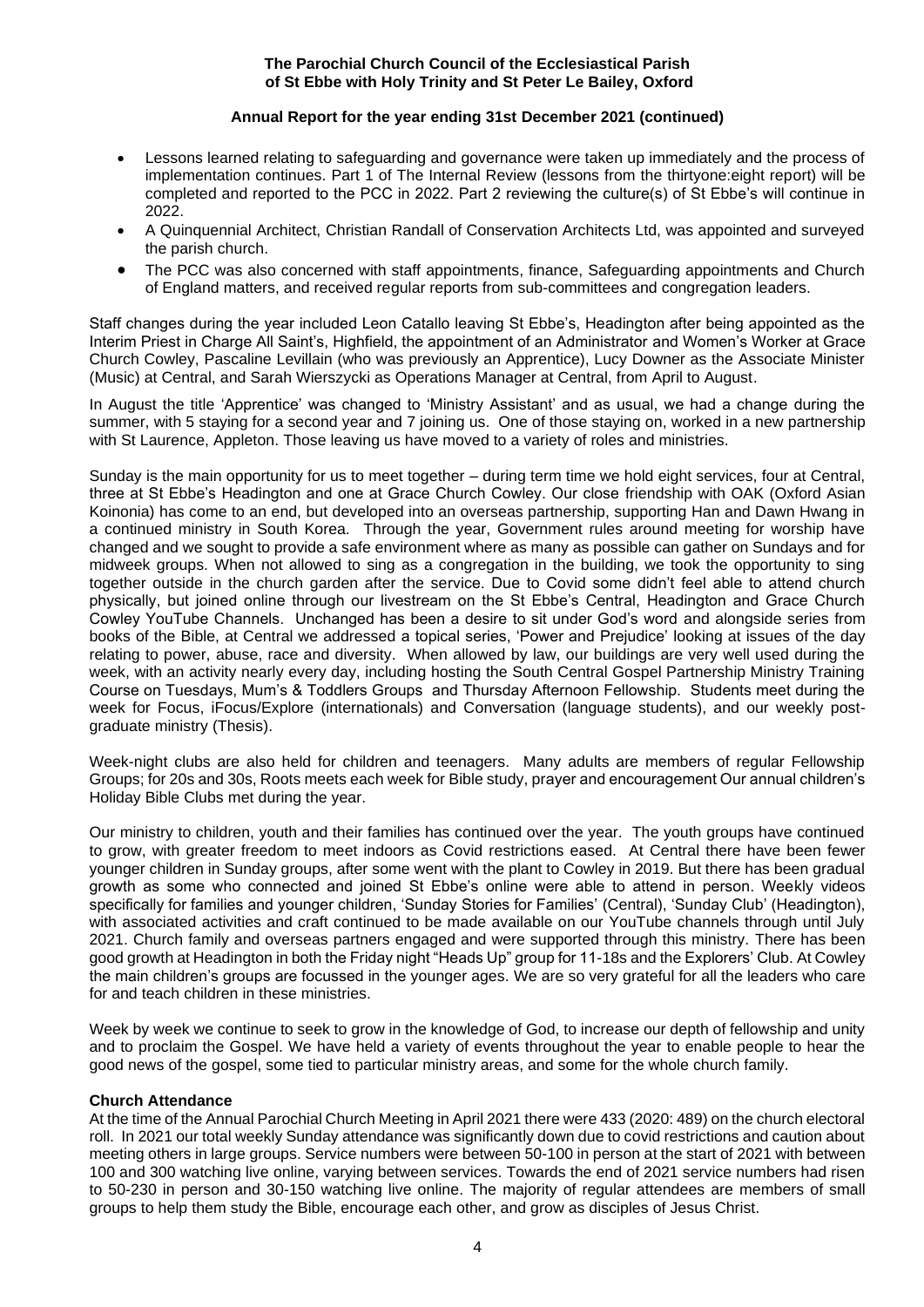# **Annual Report for the year ending 31st December 2021 (continued)**

# **Fabric Report**

At Central, the work to improve the west end rainwater drainage was completed early in the year. It became evident that rainwater was not the source of damp causing the floorboards at the west end to warp. A commissioned report led to installation of small gratings allowing airflow. Time will allow the floor to settle before being sanded, resealed and some floorboards replaced in 2022.

The church garden (deconsecrated churchyard) was re-planted and turfed, which has created an attractive environment for children to play and adults to chat after services, as well as a place for games and socialising midweek.

At St Ebbe's Headington the 'Clubhouse' (modular building) was refurbished, removing some internal walls and replacing some fixtures and fittings, to create a more pleasant and useful space, most significantly for children's groups on Sundays. Essential safety-related work to repair a leaking flat roof in the main building, rebuild a collapsed boundary wall in the garden and replace the accessibility ramp to the Clubhouse (and associated outdoor play surface) were identified. It is estimated that Headington will need to spend about £80,000 over the next five years on buildings and infrastructure.

# **Financial Review**

Our God has been very kind to us over recent years, providing just what is needed for his work through St Ebbe's and 2021 was no exception. In 2020, perhaps in response to the Covid Pandemic income was exceptional and running costs were smaller than in previous years. Thus in 2021, our total funds including restricted funds have decreased by £128,743 in the year. Setting aside the depreciation charge of £149,292 from the Building for Growth Project, it can be seen that the accounts are essentially balanced. The Lord has provided and we praise Him! The Headington General Restricted Fund recorded a shortfall of £38,263 (2020: surplus of £64,769). Wondrously the Grace Church Cowley Restricted fund recorded an operational deficit of just £13,806 before transfers from Central.

The vast majority of our income comes from the faithful regular giving of God's people, and we are once again thankful to our Lord and the generosity of his people for this year's response. Once Gift Aid is included, in 2021 we received regular gifts of £1,046,327 an overall 2% increase over the previous year. We thank God for the commitment of our regular givers, many for a great number of years and at significant personal cost, and particularly for those who have started to give regularly this past year. Our Gift Days in May and November are significant moments in the year and are necessary to meet the balance of our general expenditure and for specific new expenditure. This year £466,490 was given (2020: £567,894) across our Gift Days for which we are full of thanks and gratitude. Friends of St Ebbe's Trust (FoSE) has continued to support the student work at St Ebbe's, and we remain exceedingly grateful to all those former students who support FoSE to enable it to make these donations year by year. There were no legacies in 2021.

Total expenditure in 2021 was £1,864,016 (2020: £1,811,882) Compared with previous years there were few items of exceptional expenditure. It is appropriate to remember that our priority is the proclamation of the Good News of Jesus to individuals, and appropriately our greatest costs are to enable people to minister this good news, either directly or indirectly.

We are committed to paying 19% of our previous year's regular income as grants to support the work of the Gospel overseas and 6% within the UK. For 2021 a total of £252,586 (2020: £239,409) was given away as grants for this work. We also raise one-off collections for special causes (e.g. Harvest Offerings).

The Honorary Treasurer, Trevor Rayment, Tim Wilson (for Headington) and Sarah Bond (for Grace Church Cowley) have guided the PCC throughout the year, supported by our Finance Committee and with regular reports to Standing Committee, each of the local committees and to the PCC. Helen Gerry has managed the finances throughout the year. Day to day financial matters have been handled by Bev Adam for Central and by Rachel Browning at Headington. We are thankful for their care and attention.

## **Significant Events**

We are continually grateful to our Lord for everyone who gives towards the work here, and very especially to those who give regularly and faithfully over many years. Our normal expenditure is relatively predictable and stable from year to year but also significant, and so we remain dependent on renewed generosity of giving each year.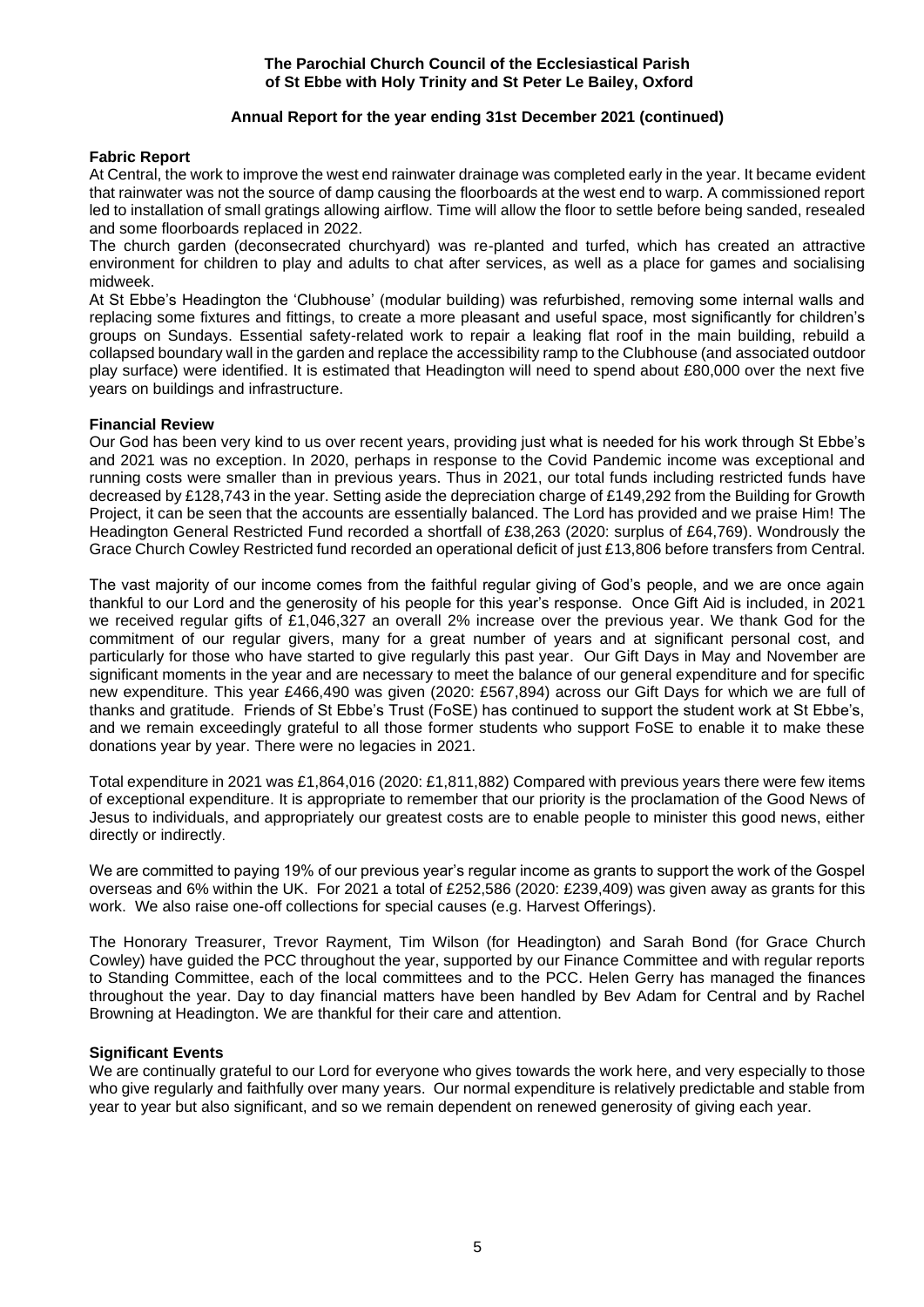# **Annual Report for the year ending 31st December 2021 (continued)**

## **Senior Management**

The PCC aims to align senior staff remuneration with the stipend scales applicable to clergy and other lay workers within Oxford Diocese and updated by them with effect from each April. Senior management, comprising Rector, Congregation Leaders and Minister (Operations) are paid at Incumbent levels, either in total (including housing allowance) or on a net basis where we provide housing (The Rector and Curate are paid a stipend by Oxford Diocese and housing or a housing allowance by PCC).

## **Reserves Policy**

The PCC has a reserves policy that it considers appropriate to the financial risks of the charity, and in accordance with best practice, namely that we should hold reserves in the form of net current assets sufficient to cover the equivalent of at least three months of unavoidable expenditure by the church. In this context "unavoidable" would include building and accommodation-related costs, salaries and payroll expenses, expenditure normally met from grants received and grant commitments to mission partners. In circumstances where the cover might reduce to a minimum of 2.4 months expenditure for planned investment purposes, there should be an achievable recovery plan alongside. For the general unrestricted fund, at the end of 2021 we had £373,199 of net current assets, compared to £387,320 at the end of 2020, and £120,032 above the PCC policy requirement of 3 months' expenditure.

During 2021 the high levels of unrestricted reserves have been kept under review by PCC and the amounts requested at Gift Days have been set so as to bring reserves towards the agreed level. Extra funds raised at Gift Day have been designated by PCC to support the costs of housing for the minister of Grace Church Cowley.

#### **Principal Risks and Uncertainties**

As part of its responsibilities the PCC maintains an overview of the various activities of the church to ensure that the best current practice is followed. Policies are in place for the following particular areas of the work of the church:

*Safeguarding for the Protection of Children and Vulnerable Adults*. This is an area where best practice develops year by year. Following Church of England guidance we have updated some of our policies, practices and training (which is now done mostly online from the Church of England Training Portal) during the year and the PCC has continued to give Safeguarding its priority. One of the actions arising from the Internal Review was to seek additional support for safeguarding and we have taken up membership with Christian Safeguarding Services.

*Insurance.* The present Parish Plus policy with Ecclesiastical Insurance Group plc was established in 2000. The sums therein are increased annually to allow for inflation and were formally reviewed by Ecclesiastical during the year. Headington, Cowley and the Pennyfarthing buildings and other risks are also insured through Ecclesiastical Insurance Group plc.

*Financial policy and procedures* covering best practice. Wenn Townsend continue to advise on church finances and oversee the staff payroll. The safety of monies on deposit and when invested, together with any rate of interest where appropriate are monitored by the Finance Manager and the Treasurer who report to the Standing Committee and the PCC regularly.

*Health & Safety*. The policy was reviewed as part of an annual process. The Fire Safety policies were also reviewed and updated.

The PCC considers there are two main areas of uncertainty as it looks forward:

- Our regular expenditure is met each year from giving within the year. We are very thankful to everyone who has committed to give regularly, but we remain dependent on that giving to continue our work. We are encouraged to see an increase in giving during the past year but are also aware of increasing expenditure commitments across all bases. Careful management of our income and expenditure will be a priority during this year because current global uncertainties will exert very high financial pressures upon donors and this might affect income.
- Exceptional expenditure: the Building for Growth project was formally completed in 2021 when the last remaining contractual uncertainty concerning the project, damp at the West end of the building has been resolved with the builders and architect.. Exceptional needs for expenditure are not currently foreseen but will be considered by PCC when they emerge.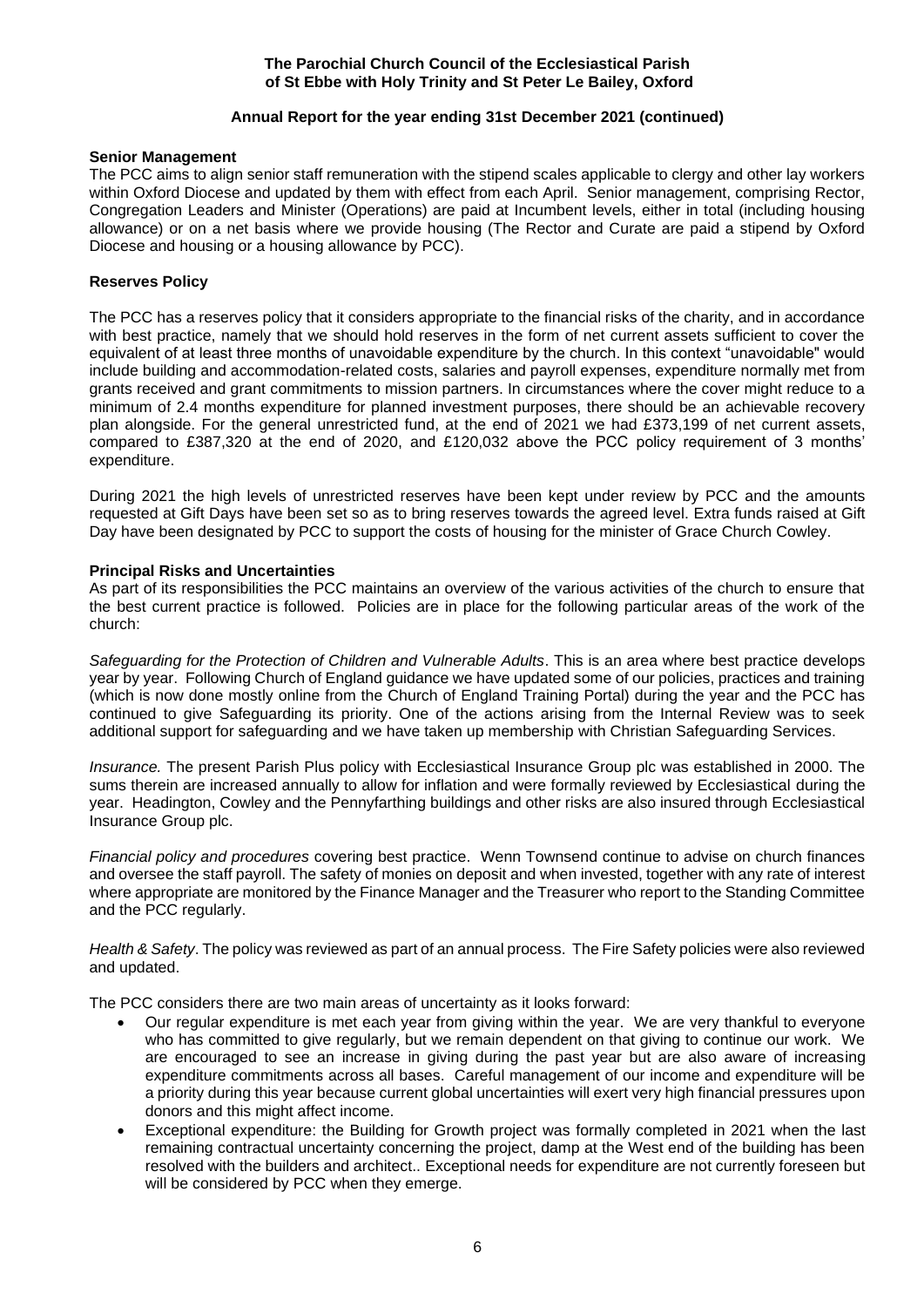# **Annual Report for the year ending 31st December 2021 (continued)**

## **Church Assets**

It has always been the practice for assets to be written off in the year of purchase, and the cost/value of the church's furniture and equipment is not included in these financial statements as a result. The recent work upon the church building itself has been written off as the building is not owned by the PCC. However, work to the Church Centre (including the link area and stairs to the church) and renovation of the Pennyfarthing has been capitalised and depreciated in these accounts over 20 and 5 years respectively, reflecting the expected useful life of these works.

# **Plans for Future Periods**

The church's plan for the future is to continue to pursue its aim "to see God Glorified by engaging in three tasks: reaching out to non-believers, building up Christians and sending out Christians to serve." Both the need and opportunities are great, and we look to God to direct us and to provide the means to accomplish his will.

We have a desire to church plant again and conversations with the Diocese to this end have been initiated, particularly through the Director of New Congregations, Revd Will Donaldson. We pray the Lord will open the right door at the right time.

# **Responsibilities of the Parochial Church Council (The Council)**

The PCC is responsible for preparing the Annual Report and the financial statements in accordance with applicable law and United Kingdom Accounting Standards (United Kingdom Generally Accepted Accounting Practice).

The law applicable to charities in England and Wales requires the Council to prepare financial statements for each financial year which give a true and fair view of the state of affairs of the charity and of the incoming resources and application of resources of the charity for that period. In preparing these financial statements the Council is required to:

- select suitable accounting policies and then apply them consistently;
- observe the methods and principles in the Charities SORP;
- make judgements and estimates that are reasonable and prudent:
- state whether applicable accounting standards have been followed, subject to any material departures disclosed in the financial statements; and
- prepare the financial statements on a going-concern basis unless it is inappropriate to presume that the church will continue to operate.

The Council is responsible for keeping proper accounting records that disclose with reasonable accuracy at any time the financial position of the charity and enable them to ensure that the financial statements comply with the Charities Act 2011 and the applicable Charities (Accounts and Reports) Regulations. They are also responsible for safeguarding the assets of the charity and hence for taking reasonable steps for the prevention and detection of fraud and other irregularities.

The Council is responsible for the maintenance and integrity of the charity and financial information included on the charity's website. Legislation in the United Kingdom governing the preparation and dissemination of financial statements may differ from legislation in other jurisdictions.

# **On behalf of the PCC**

# **Revd Canon Vaughan Roberts**

**Date: ………………….. 2022**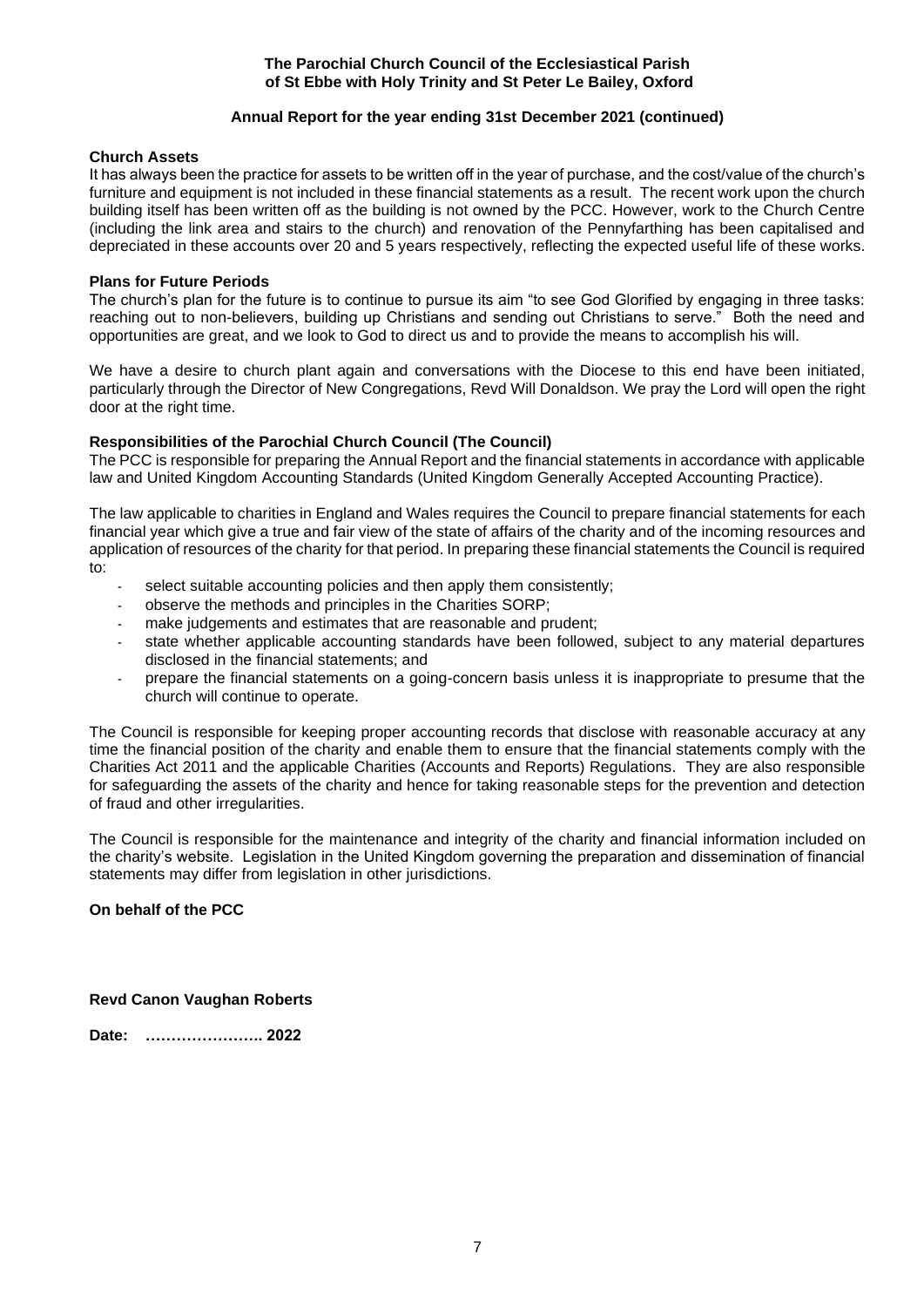# **Independent Auditor's Report to the Trustees of The Parish of St Ebbe with Holy Trinity and St Peter Le Bailey**

## **Opinion**

We have audited the financial statements of The Parish of St Ebbe with Holy Trinity and St Peter Le Bailey for the year ended 31st December 2021 which comprise the Statement of Financial Activities, the Balance Sheet, the Cash Flow Statement and notes to the financial statements, including a summary of significant accounting policies. The financial reporting framework that has been applied in their preparation is applicable law and United Kingdom Accounting Standards, including Financial Reporting Standard 102 *The Financial Reporting Standard applicable in the UK and Republic of Ireland* (United Kingdom Generally Accepted Accounting Practice).

In our opinion the financial statements:

- give a true and fair view of the state of the charity's affairs as at 31st December 2021, and of its incoming resources and application of resources, for the year then ended;
- have been properly prepared in accordance with United Kingdom Generally Accepted Accounting Practice; and
- have been prepared in accordance with the requirements of the Charities Act 2011.

#### **Basis for opinion**

We conducted our audit in accordance with International Standards on Auditing (UK) (ISAs (UK)) and applicable law. Our responsibilities under those standards are further described in the Auditor's responsibilities for the audit of the financial statements section of our report. We are independent of the charity in accordance with the ethical requirements that are relevant to our audit of the financial statements in the UK, including the FRC's Ethical Standard, and we have fulfilled our other ethical responsibilities in accordance with these requirements. We believe that the audit evidence we have obtained is sufficient and appropriate to provide a basis for our opinion.

#### **Conclusions relating to going concern**

We have nothing to report in respect of the following matters in relation to which the ISAs (UK) require us to report to you where:

- the trustees' use of the going concern basis of accounting in the preparation of the financial statements is not appropriate; or
- the trustees have not disclosed in the financial statements any identified material uncertainties that may cast significant doubt about the charity's ability to continue to adopt the going concern basis of accounting for a period of at least twelve months from the date when the financial statements are authorised for issue.

#### **Other information**

The trustees are responsible for the other information. The other information comprises the information included in the trustees' annual report, other than the financial statements and our auditor's report thereon. Our opinion on the financial statements does not cover the other information and, except to the extent otherwise explicitly stated in our report, we do not express any form of assurance conclusion thereon.

In connection with our audit of the financial statements, our responsibility is to read the other information and, in doing so, consider whether the other information is materially inconsistent with the financial statements or our knowledge obtained in the audit or otherwise appears to be materially misstated. If we identify such material inconsistencies or apparent material misstatements, we are required to determine whether there is a material misstatement in the financial statements or a material misstatement of the other information. If, based on the work we have performed, we conclude that there is a material misstatement of this other information, we are required to report that fact.

We have nothing to report in this regard.

## **Matters on which we are required to report by exception**

We have nothing to report in respect of the following matters in relation to which the Charities (Accounts and Reports) Regulations 2008 require us to report to you if, in our opinion:

- the information given in the financial statements is inconsistent in any material respect with the trustees' report; or
- sufficient accounting records have not been kept; or
- the financial statements are not in agreement with the accounting records; or
- we have not received all the information and explanations we require for our audit.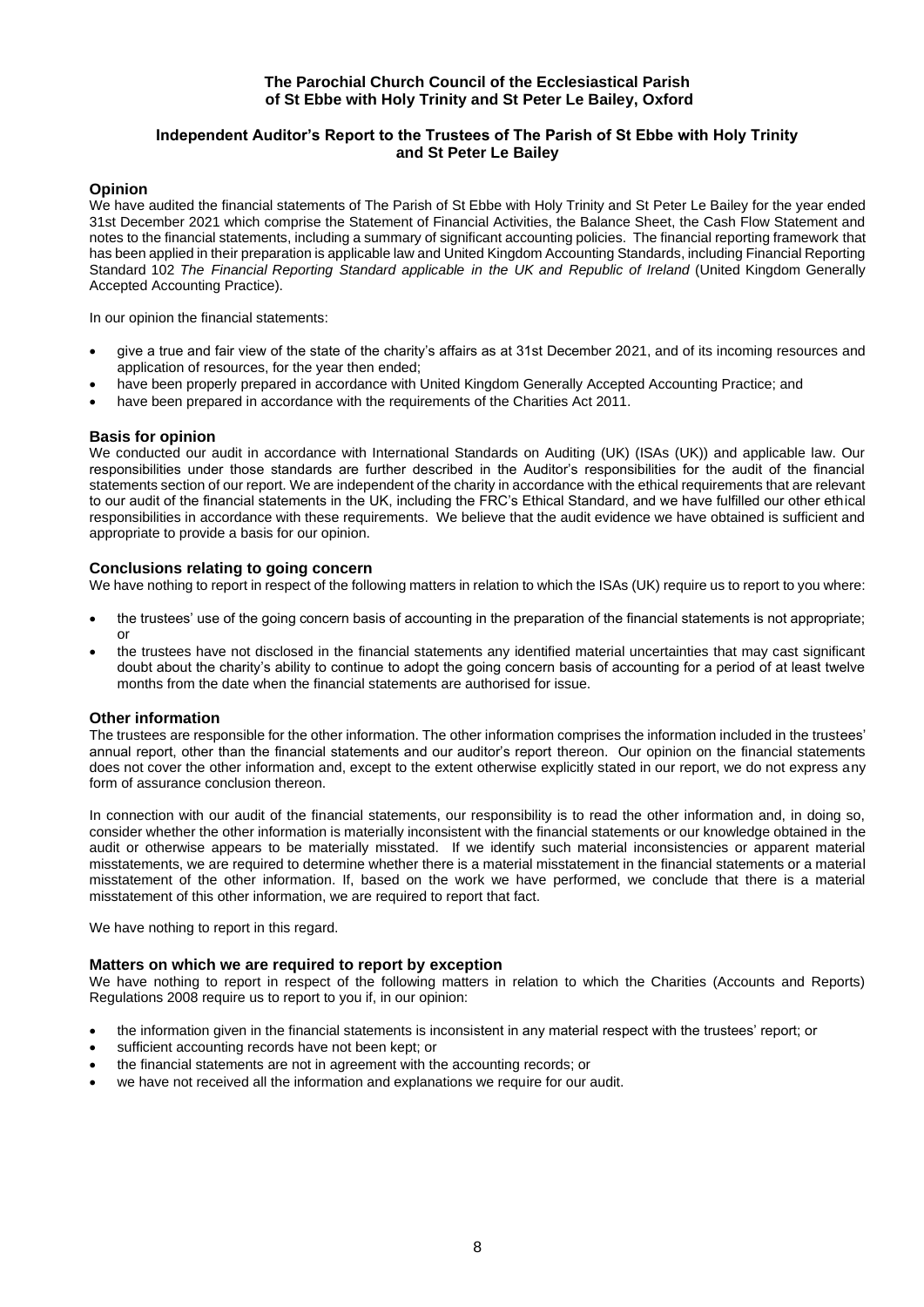# **Independent Auditor's Report to the Trustees of The Parish of St Ebbe with Holy Trinity and St Peter Le Bailey**

#### **Responsibilities of trustees**

As explained more fully in the trustees' responsibilities statement set out on page 7, the trustees are responsible for the preparation of financial statements which give a true and fair view, and for such internal control as the trustees determine is necessary to enable the preparation of financial statements that are free from material misstatement, whether due to fraud or error.

In preparing the financial statements, the trustees are responsible for assessing the charity's ability to continue as a going concern, disclosing, as applicable, matters related to going concern and using the going concern basis of accounting unless the trustees either intend to liquidate the charity or to cease operations, or have no realistic alternative but to do so.

#### **Auditor's responsibilities for the audit of the financial statements**

We have been appointed as auditor under section 144 of the Charities Act 2011 and report in accordance with regulations made under section 154 of that Act.

Our objectives are to obtain reasonable assurance about whether the financial statements as a whole are free from material misstatement, whether due to fraud or error, and to issue an auditor's report that includes our opinion. Reasonable assurance is a high level of assurance, but is not a guarantee that an audit conducted in accordance with ISAs (UK) will always detect a material misstatement when it exists. Misstatements can arise from fraud or error and are considered material if, individually or in the aggregate, they could reasonably be expected to influence the economic decisions of users taken on the basis of these financial statements.

A further description of our responsibilities for the audit of the financial statements is located on the Financial Reporting Council's website at: www.frc.org.uk/auditorsresponsibilities. This description forms part of our auditor's report.

Irregularities, including fraud, are instances of non-compliance with laws and regulations. We design procedures in line with our responsibilities, outlined above, to detect material misstatements in respect of irregularities, including fraud. The specific procedures for this engagement and the extent to which these are capable of detecting irregularities, including fraud is detailed below:

- Enquiry of management, those charged with governance around actual and potential litigation and claims;
- Enquiry of entity staff in tax and compliance functions to identify any instances of non-compliance with laws and regulations; • Reviewing minutes of meetings of those charged with governance;
- Reviewing financial statement disclosures and testing to supporting documentation to assess compliance with applicable laws and regulations;
- Performing audit work over the risk of management override of controls, including testing of journal entries and other adjustments for appropriateness, evaluating the business rationale of significant transactions outside the normal course of business and reviewing accounting estimates for bias.

Because of the inherent limitations of an audit, there is a risk that we will not detect all irregularities, including those leading to a material misstatement in the financial statements or non-compliance with regulation. This risk increases the more that compliance with a law or regulation is removed from the events and transactions reflected in the financial statements, as we will be less likely to become aware of instances of non-compliance. The risk is also greater regarding irregularities occurring due to fraud rather than error, as fraud involves intentional concealment, forgery, collusion, omission or misrepresentation.

## **Use of our report**

This report is made solely to the charity's trustees, as a body, in accordance with Part 4 of the Charities (Accounts and Reports) Regulations 2008. Our audit work has been undertaken so that we might state to the charity's trustees those matters we are required to state to them in an auditor's report and for no other purpose. To the fullest extent permitted by law, we do not accept or assume responsibility to anyone other than the charity and the charity's trustees as a body, for our audit work, for this report, or for the opinions we have formed.

# **Wenn Townsend, Statutory Auditor Oxford**

**………………………… 2022**

Wenn Townsend is eligible to act as an auditor in terms of section 1212 of the Companies Act 2006.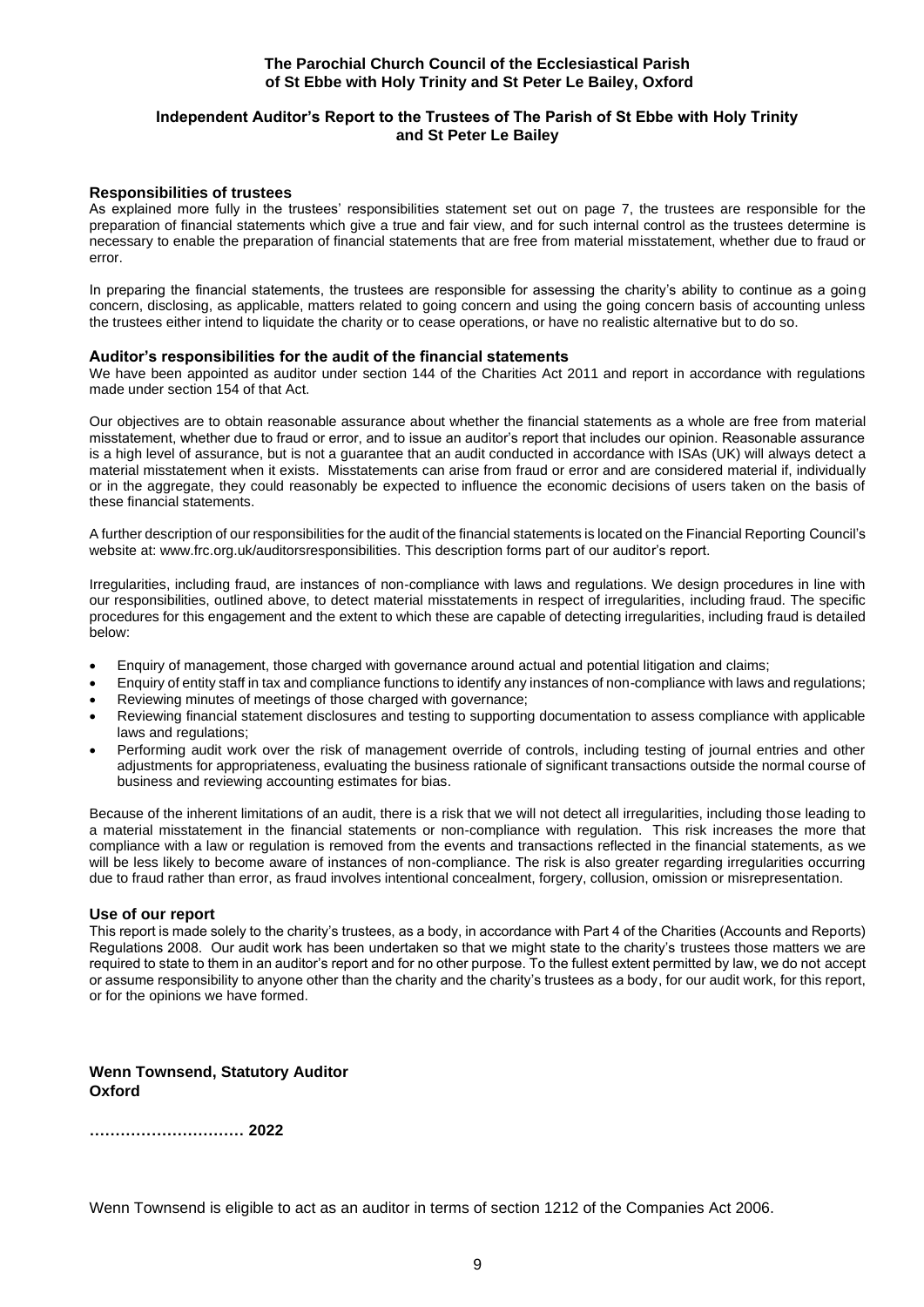# **Statement of Financial Activities for the year ended 31st December 2021**

|                                                      | <b>Note</b>    | General<br>unrestricted<br>funds | <b>Restricted</b><br>funds | <b>Totals</b><br>2021 | General<br>unrestricted<br>funds | <b>Restricted</b><br>funds | <b>Totals</b><br>2020 |
|------------------------------------------------------|----------------|----------------------------------|----------------------------|-----------------------|----------------------------------|----------------------------|-----------------------|
|                                                      |                | £                                | £                          | £                     | £                                | £                          | £                     |
| <b>Income</b>                                        |                |                                  |                            |                       |                                  |                            |                       |
| Donations and legacies                               | 3a             | 926,851                          | 586,741                    | 1,513,592             | 1,048,876                        | 622,496                    | 1,671,372             |
| Income from church activities                        | 3 <sub>b</sub> | 27,170                           | 4,354                      | 31,524                | 39,000                           | 4,949                      | 43,949                |
| Activities for generating funds                      | 3c             | 109,625                          | 35,636                     | 145,261               | 111,539                          | 6,377                      | 117,916               |
| Income from investments                              | 3d             | 147                              | 7,220                      | 7,367                 | 2,572                            | 5,271                      | 7,843                 |
| <b>Total income</b>                                  |                | 1,063,793                        | 633,951                    | 1,697,744             | 1,201,987                        | 639,093                    | 1,841,080             |
| <b>Expenditure</b>                                   |                |                                  |                            |                       |                                  |                            |                       |
| Church activities                                    | 4a/b           | 1,059,321                        | 804,695                    | 1,864,016             | 1,136,552                        | 675,330                    | 1,811,882             |
| <b>Total expenditure</b>                             |                | 1,059,321                        | 804,695                    | 1,864,016             | 1,136,552                        | 675,330                    | 1,811,882             |
| Net gains on investments                             | 5 <sub>b</sub> |                                  | 37,529                     | 37,529                |                                  | 15,031                     | 15,031                |
| Net income/(expenditure)                             |                | 4,472                            | (133, 215)                 | (128, 743)            | 65,435                           | (21, 206)                  | 44,229                |
| <b>Transfer between funds</b>                        | 10             | (17, 694)                        | 17,694                     |                       | (2, 156)                         | 2,156                      |                       |
| Net movement in funds                                |                | (13, 222)                        | (115, 521)                 | (128, 743)            | 63,279                           | (19,050)                   | 44,229                |
| Balance brought forward at 1st January 2021          |                | 608,008                          | 1,001,875                  | 1,609,883             | 544,729                          | 1,020,925                  | 1,565,654             |
| <b>Balance carried forward at 31st December 2021</b> |                | 594,786                          | 886,354                    | 1,481,140             | 608,008                          | 1,001,875                  | 1,609,883             |

**The notes on pages 13 to 28 form an integral part of these accounts.**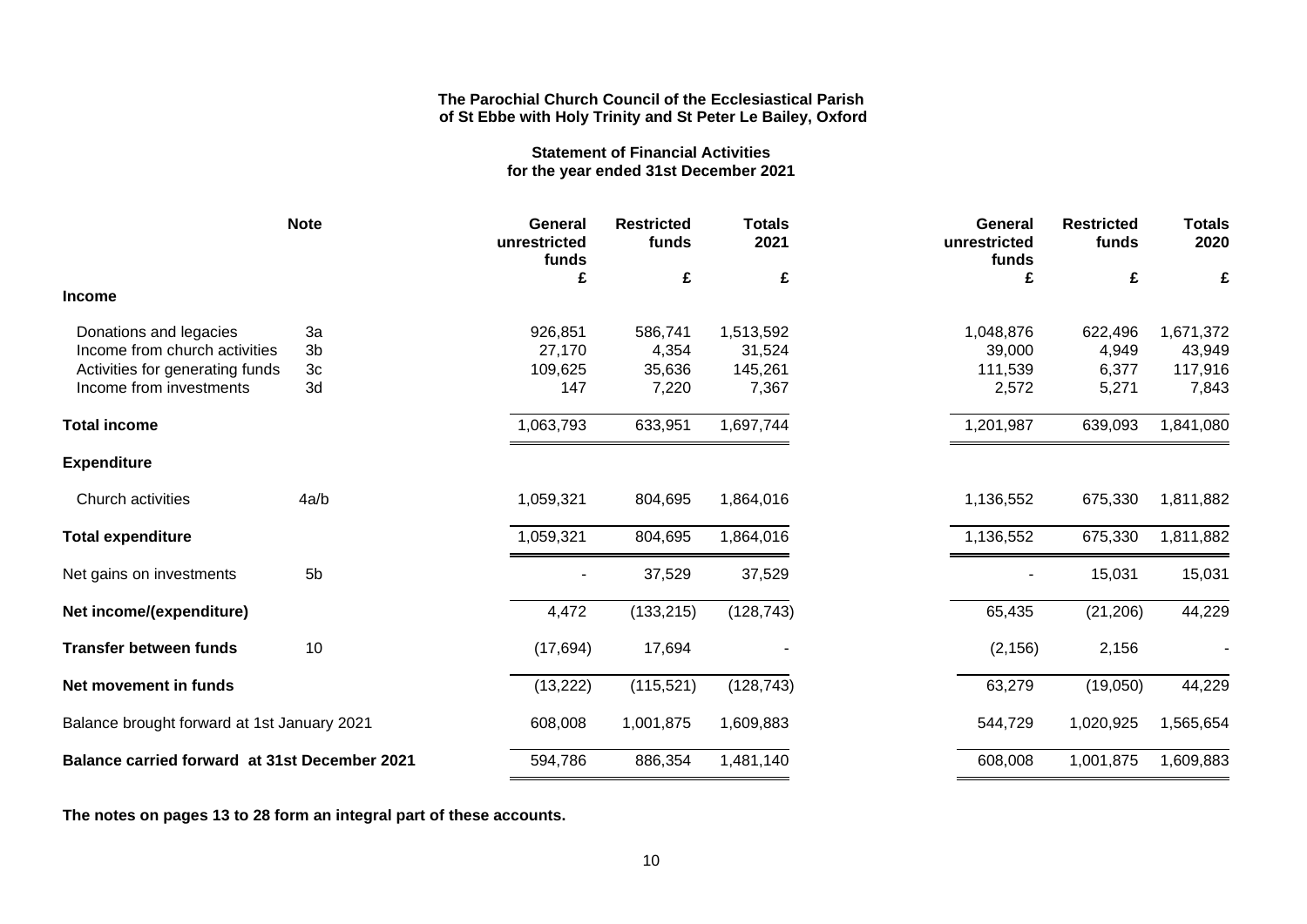# **Balance Sheet**

# **At 31st December 2021**

|                                                                                | <b>Note</b>          | £                                     | 2021<br>£          | £                                      | 2020<br>£            |
|--------------------------------------------------------------------------------|----------------------|---------------------------------------|--------------------|----------------------------------------|----------------------|
|                                                                                |                      |                                       |                    |                                        |                      |
| <b>Fixed assets</b><br>Tangible fixed assets<br>Investment assets              | 5a<br>5 <sub>b</sub> |                                       | 700,746<br>290,162 |                                        | 850,038<br>247,992   |
|                                                                                |                      |                                       | 990,908            |                                        | 1,098,030            |
| <b>Current assets</b><br>Stock of books<br>Debtors<br>Cash at bank and in hand | $\overline{7}$       | 5,950<br>95,141<br>453,275<br>554,366 |                    | 7,643<br>170,026<br>476,254<br>653,923 |                      |
| <b>Liabilities: amounts falling</b><br>due within one year                     | 8                    | (57, 134)                             |                    | (125,070)                              |                      |
| <b>Net current assets</b>                                                      |                      |                                       | 497,232            |                                        | 528,853              |
| <b>Total assets less current liabilities</b>                                   |                      |                                       | 1,488,140          |                                        | 1,626,883            |
| Provisions for liabilities                                                     | $\boldsymbol{9}$     |                                       | (7,000)            |                                        | (17,000)             |
| <b>Net assets</b>                                                              |                      |                                       | 1,481,140          |                                        | 1,609,883            |
| <b>Funds</b><br>Unrestricted -<br>general<br>Restricted                        | 10<br>10             |                                       | 594,786<br>886,354 |                                        | 608,008<br>1,001,875 |
|                                                                                |                      |                                       | 1,481,140          |                                        | 1,609,883            |

Approved by the Parochial Church Council on ......................... 2022 and signed on its behalf by:

**The Revd Vaughan Roberts Trevor Rayment<br>Chairman of PCC Treasurer of PCC** 

**Chairman of PCC Treasurer of PCC**

**The notes on pages 13 to 28 form an integral part of these accounts.**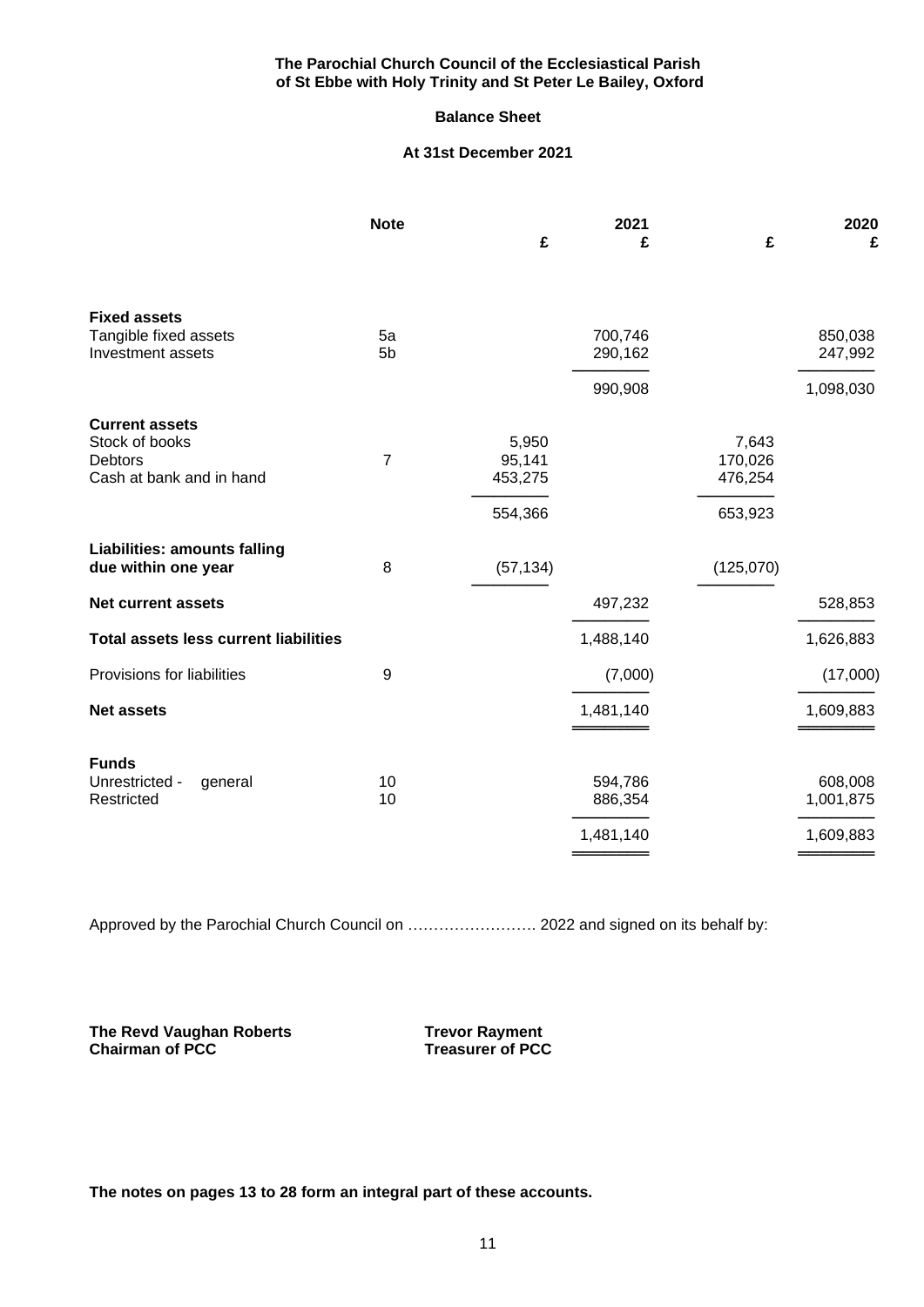# **Statement of Cash Flows for the year ended 31st December 2021**

|                                                                                          | <b>Note</b> | <b>Total</b><br><b>Funds</b><br>2021<br>£ | <b>Total</b><br>funds<br>2020<br>£ |
|------------------------------------------------------------------------------------------|-------------|-------------------------------------------|------------------------------------|
| Net cash used by operating activities                                                    | 12          | (25, 705)                                 | (127, 806)                         |
| Cash flows from investing activities:<br>Income from investments<br>Investment additions |             | 7,367<br>(4,641)                          | 7,843                              |
| Net cash provided by investing activities                                                |             | 2,726                                     | 7,843                              |
| Change in cash and cash equivalents in the year                                          |             | (22, 979)                                 | (119, 963)                         |
| Cash and cash equivalents brought forward                                                |             | 476,254                                   | 596,217                            |
| Cash and cash equivalents carried forward                                                |             | 453,275                                   | 476,254                            |
|                                                                                          |             |                                           |                                    |

**The notes on pages 13 to 28 form an integral part of these accounts.**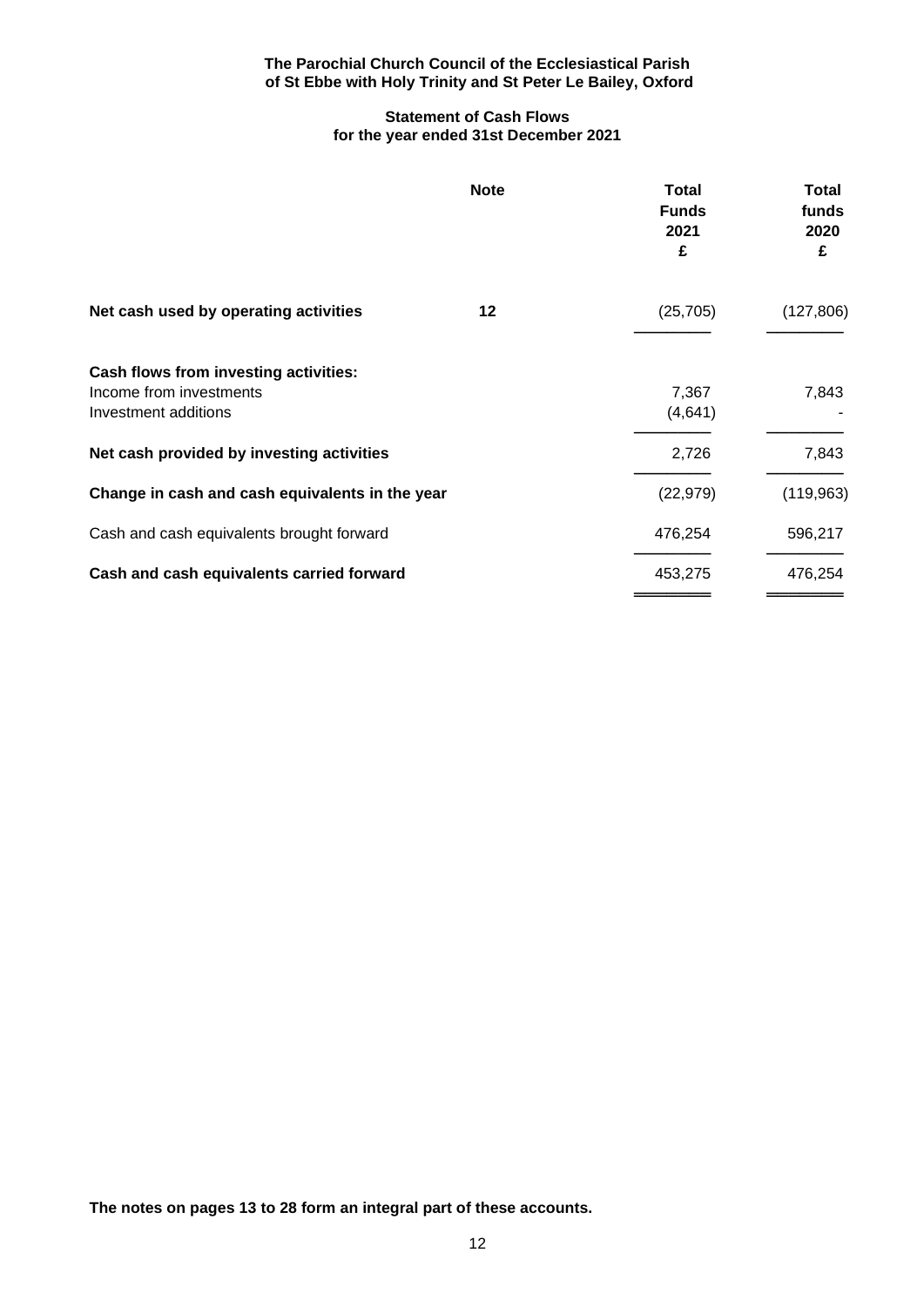# **Notes to the Financial Statements for the year ended 31st December 2021**

## **1 Explanatory notes on the Financial Statements:**

#### **Basis of preparation and assessment of going concern**

The accounts have been prepared under the historical cost convention with items recognised at cost or transaction value unless otherwise stated in the relevant notes to these accounts. The financial statements have been prepared in accordance with the Statement of Recommended Practice: Accounting and Reporting by Charities preparing their accounts in accordance with the Financial Reporting Standard applicable in the UK and Republic of Ireland (FRS 102) issued on October 2019 and the Financial Reporting Standard applicable in the United Kingdom and Republic of Ireland (FRS 102) and the Charities Act 2011. The accounts are presented in a format compatible with the Church Accounting Regulations 2006.

The charity constitutes a public benefit entity as defined by FRS 102.

The trustees consider that there are no material uncertainties about the Trust's ability to continue as a going concern.

The aim of the SOFA is to summarise the church income and expenditure according to activity. The notes to the accounts divide the summarised figures in a variety of ways, which provide additional breakdown of the income and expenditure.

The balance sheet represents the assets and liabilities of the PCC at the end of December 2021. However, it does not include the church itself or the rectory, as well as some other church assets purchased in past years. The financial statements for 2021 are subject to full audit because the income for the year exceeds £1,000,000.

- The general fund comprises the regular income and the regular and predictable expenditure relating to core church activities.
- Restricted funds are detailed in note 10 to the accounts and have been received for specific purposes.

St Ebbe's Ecclesiastical Charity (Registered Charity No. 265307) is a connected charity of which the PCC is the Managing Trustee. The funds of the charity are invested with CCLA Investment Management Limited, the income from which is applied for the maintenance of the fabric, furniture and services of the church.

## **2. Accounting policies**

#### **a. Basis of accounting**

The financial statements have been prepared under the historical cost convention except for the valuation of investment assets and certain freehold property.

## **b. Funds structure**

General funds represent the funds of the PCC that are not subject to any restrictions regarding their use and are available for application on the general purposes of the PCC. Funds designated for a particular purpose by the PCC are also unrestricted.

Designated funds represent funds set aside for a specified purpose by the PCC.

Restricted funds are to be used for specific purposes as specified by the donor.

The accounts include all transactions, assets and liabilities for which the PCC is responsible in law. They do not include the accounts of church groups that owe their main affiliation to another body or those that are informal gatherings of church members.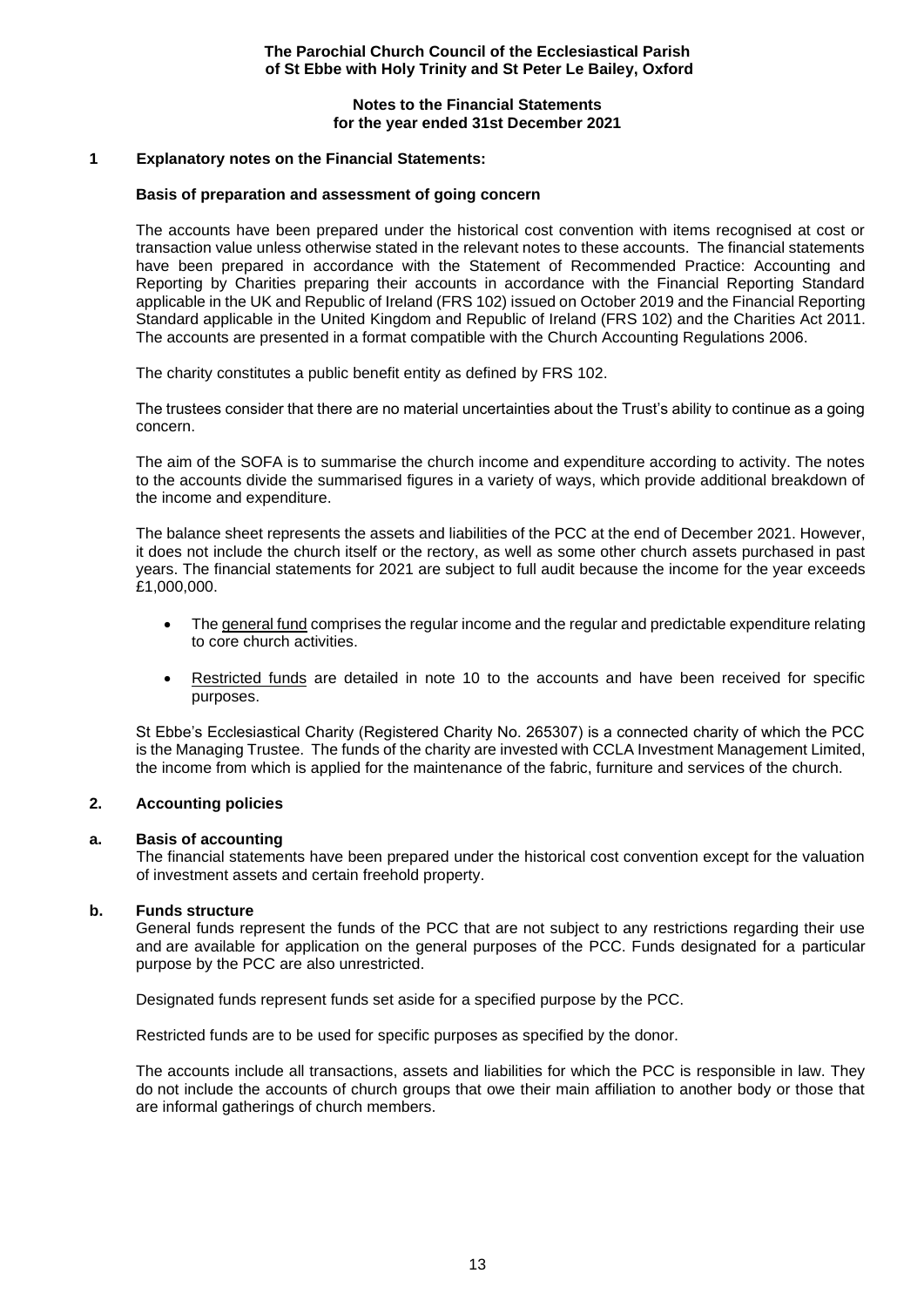## **Notes to the Financial Statements for the year ended 31st December 2021**

.................... continued

# **2. Accounting policies (continued)**

#### **c. Income**

All income is recognised once the charity has entitlement to the income, it is probable that the income will be received and the amount of income receivable can be measured reliably.

## **i) Voluntary income and capital sources**

Collections are recognised when received by or on behalf of the PCC, as is planned giving.

Income tax recoverable on Gift Aid donations is recognised in the year the donation is received.

Grants and legacies to the PCC are accounted for as soon as the PCC is notified of its legal entitlement, the amount due is quantifiable and its ultimate receipt by the PCC is probable.

Sales of books and magazines from the church bookstall are accounted for gross.

#### **ii) Other income**

Rental income from the letting of church premises is recognised when the rental is due.

#### **iii) Income from investments**

Dividends are accounted for when due and payable. Interest entitlements are accounted for as they accrue.

Tax recoverable on such income is recognised in the same accounting year.

#### **d. Gains and losses on investments**

Realised gains or losses are recognised when investments are sold.

Unrealised gains or losses are accounted for on revaluation of investments at 31st December 2021.

#### **e. Expenditure**

Liabilities are recognised as expenditure as soon as there is a legal or constructive obligation committing the charity to that expenditure, it is probable that settlement will be required and the amount of obligation can be measured reliably.

## **i) Grants**

Grants and donations are accounted for when paid over, or when awarded, if that award creates a binding obligation on the PCC.

# **ii) Activities directly relating to the work of the Church**

The diocesan quota is accounted for when paid. Any parish share unpaid at 31st December 2021 is provided for in these accounts as an operational (though not a legal) liability and is shown as a creditor in the Balance Sheet.

# **f. Fixed assets**

## **i) Consecrated property and movable church furnishings**

Consecrated and beneficed property of any kind is excluded from the accounts by section 96(2)(a) of the Charities Act 2011. The value of fixed assets other than the Parish Centre and the Pennyfarthing is not included in the balance sheet.

No value is placed on moveable church furnishings held by the churchwardens on special trust for the PCC and which require a faculty for disposal since the PCC considers this inalienable property.

All expenditure incurred in the year on consecrated or beneficed buildings and moveable church furnishings, whether maintenance or improvement is written off as expenditure in the SOFA and separately disclosed.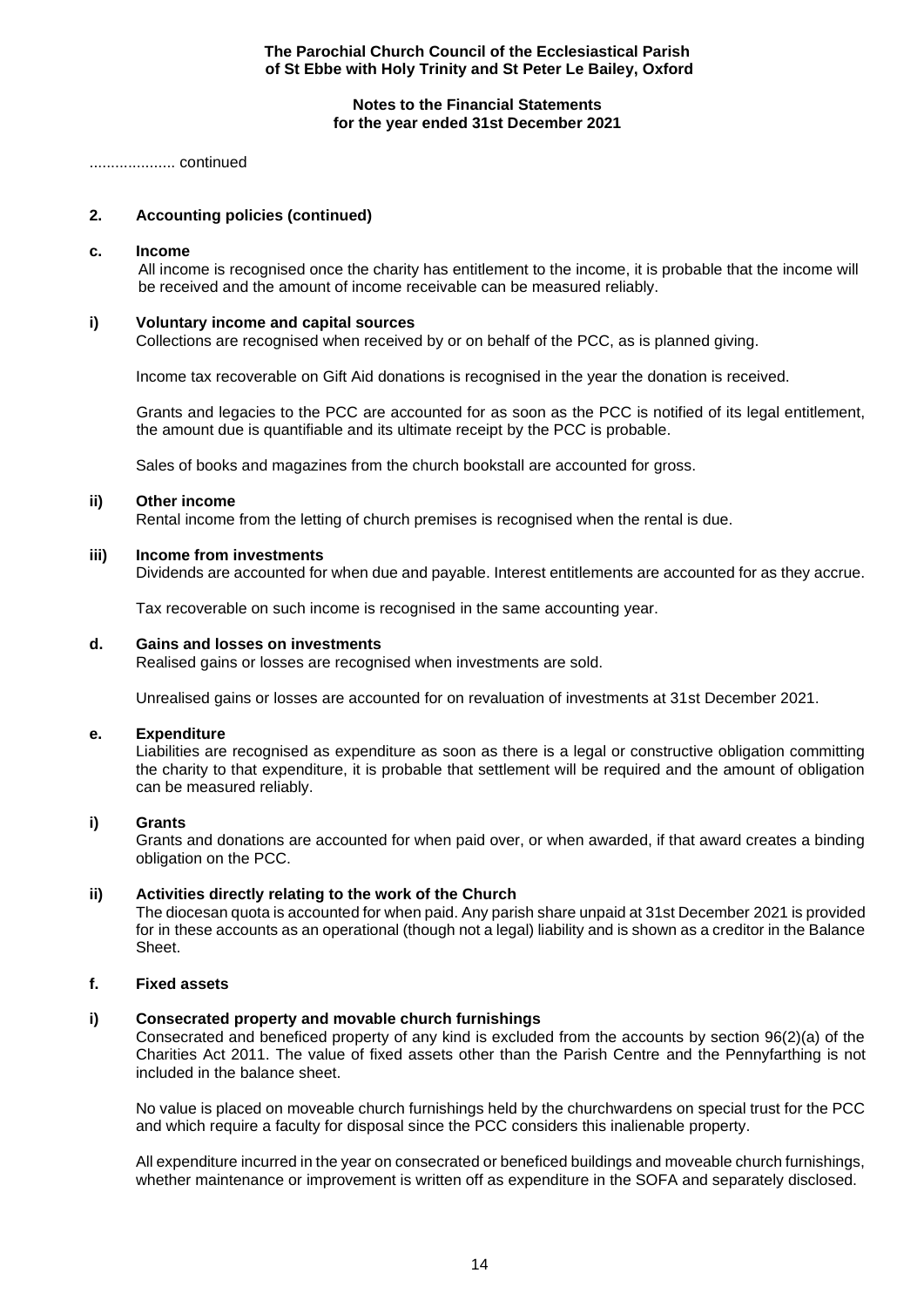**Notes to the Financial Statements for the year ended 31st December 2021**

………………… continued

# **f. Fixed assets (continued)**

## **ii) Other property**

Additions to freehold and leasehold property are recognised at cost. Any underlying value before cost of additions is not recognised.

The property is depreciated over its expected useful life as follows:

 Freehold property (Parish Centre) – equally over 20 years straight line Leasehold property (The Pennyfarthing) – equally over 5 years straight line

#### **iii) Other fixtures, fittings and office equipment**

Equipment used within the church premises is written off in the year of purchase. Individual items of equipment with a purchase price of more than £10,000 are written off when the asset is acquired but the purchase is disclosed in the accounts.

The church owns equipment used in the church offices and halls which has not been capitalised in the accounts but this is not considered to have a material value.

#### **g Investments**

Investments are valued at fair value at 31st December 2021.

#### **h Current assets**

Amounts owing to the PCC at 31st December 2021 in respect of fees, rents or other income are shown as debtors less provision for amounts that may prove uncollectible.

Short-term deposits include cash held on deposit either with the CBF Church of England Funds or at the bank.

## **i Pensions**

 The Church contributes to the Church of England Funded Pensions Scheme for three employees. This is a defined benefit scheme but the St. Ebbe's PCC is unable to identify its share of the underlying assets and liabilities - each employer in that scheme pays a common contribution rate.

For schemes such as the Church of England Funded Pensions Scheme, FRS 102 requires the St Ebbe's PCC to account for pension costs on the basis of contributions actually payable to the Scheme in the year and to provide for any deficit arising.

Contributions to the Church of England's Church Workers Pension Builder defined contribution scheme are included in the accounts when payable.

## **j Stock**

Stock consists of books. Stocks are valued at the lower of cost and net realisable value.

#### **k Irrecoverable VAT**

Irrecoverable VAT is charged against the expenditure heading for which it was incurred.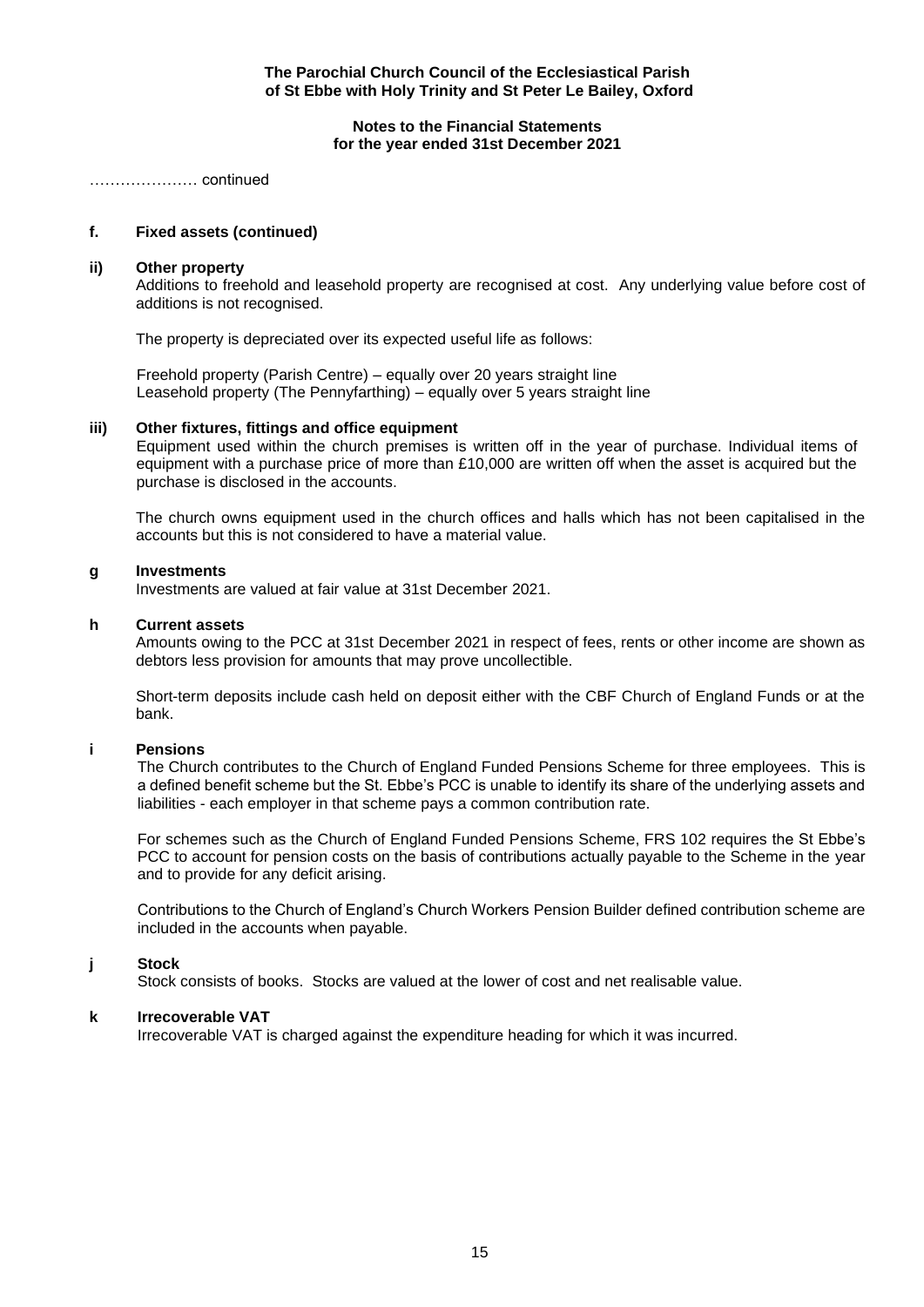# **Notes to the Financial Statements for the year ended 31st December 2021**

………………… continued

# **3. Income**

# **3a Donations and legacies**

|    |                                        | General<br>unrestricted<br>funds | <b>Restricted</b><br>funds | <b>Total</b><br>funds<br>2021 | <b>Total</b><br>funds<br>2020 |
|----|----------------------------------------|----------------------------------|----------------------------|-------------------------------|-------------------------------|
|    |                                        | £                                | £                          | £                             | £                             |
|    | Planned giving:<br>Regular giving      | 644,773                          | 267,386                    | 912,159                       | 826,421                       |
|    | Income tax recoverable                 | 110,351                          | 23,817                     | 134,168                       | 200,503                       |
|    | Collections                            | 492                              | 283                        | 775                           | 40,231                        |
|    | Gift days and donations                | 171,235                          | 295,255                    | 466,490                       | 567,894                       |
|    | Other                                  |                                  |                            |                               | 36,323                        |
|    |                                        | 926,851                          | 586,741                    | 1,513,592                     | 1,671,372                     |
| 3b | Income from church activities          |                                  |                            |                               |                               |
|    | Student conferences income             | 9,963                            | 944                        | 10,907                        | 11,253                        |
|    | Church weekends                        | (1,000)                          |                            | (1,000)                       |                               |
|    | Roots & Thesis weekends                | 9,053                            |                            | 9,053                         | 612                           |
|    | Toddler groups                         |                                  | 1,111                      | 1,111                         | 1,261                         |
|    | Other activities (<£3,000 each)        | 9,154                            | 2,299                      | 11,453                        | 30,823                        |
|    |                                        | 27,170                           | 4,354                      | 31,524                        | 43,949                        |
| 3c | <b>Activities for generating funds</b> |                                  |                            |                               |                               |
|    | Sales of books and tapes               | 614                              | 26                         | 640                           | 5,129                         |
|    | Catering                               | 8,734                            | 1,216                      | 9,950                         | 9,113                         |
|    | Rental income                          | 33,664                           | 12,316                     | 45,980                        | 27,183                        |
|    | Miscellaneous income                   | 66,613                           | 22,078                     | 88,691                        | 76,491                        |
|    |                                        | 109,625                          | 35,636                     | 145,261                       | 117,916                       |
| 3d | <b>Income from investments</b>         |                                  |                            |                               |                               |
|    | Dividends/interest received            | 147                              | 7,220                      | 7,367                         | 7,843                         |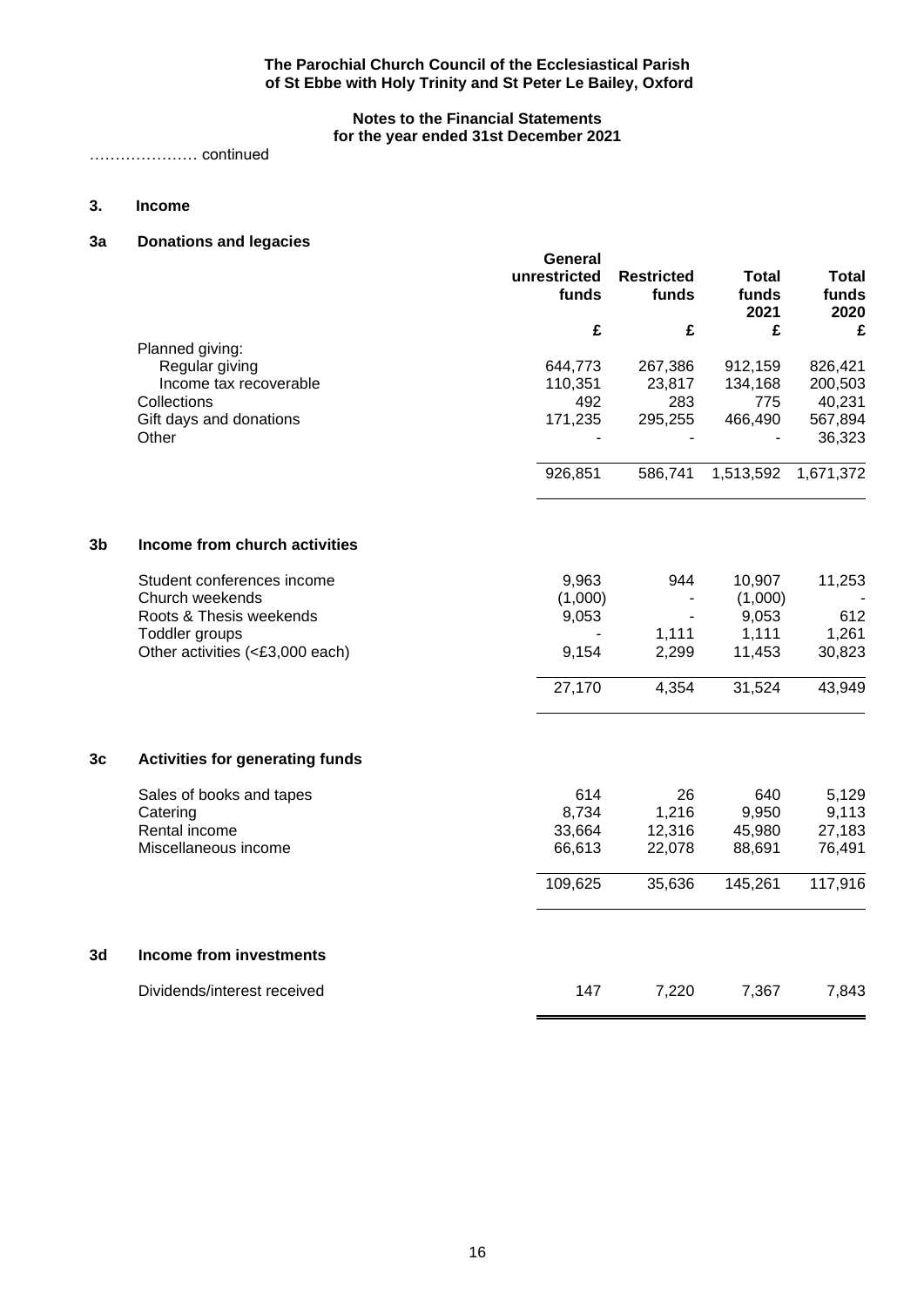# **Notes to the Financial Statements for the year ended 31st December 2021**

# ………………… continued

# **4. Expenditure**

|    |                                                                 | General<br>unrestricted<br>funds | <b>Restricted</b><br>funds | <b>Total</b><br>funds<br>2021 | <b>Total</b><br>funds<br>2020 |
|----|-----------------------------------------------------------------|----------------------------------|----------------------------|-------------------------------|-------------------------------|
|    |                                                                 | £                                | £                          | £                             | £                             |
| 4a | (i)<br><b>Grants</b>                                            |                                  |                            |                               |                               |
|    | Missionary and charitable giving:                               |                                  |                            |                               |                               |
|    | World Mission (note 4a(ii))                                     | 147,755                          | 47,137                     | 194,892                       | 181,457                       |
|    | UK Mission (note 4a(iii))                                       | 39,715                           | 17,979                     | 57,694                        | 57,952                        |
|    | Other Giving (note 4a(iv))                                      | 5,000                            | 73,046                     | 78,046                        | 82,287                        |
|    |                                                                 | 192,470                          | 138,162                    | 330,632                       | 321,696                       |
| 4a | <b>World Mission (OPSG and RTN)</b><br>(iii)                    |                                  |                            |                               |                               |
|    |                                                                 |                                  |                            | 2021<br>£                     | 2020<br>£                     |
|    | <b>OMF International (Jones/Harris)</b>                         |                                  |                            | 12,021                        | 9,312                         |
|    | Partners in Service (re Delhi Bible Institute)                  |                                  |                            | 3,347                         | 3,500                         |
|    | Individuals<br>17 Grants below £2,000 each (2020: 9)            |                                  |                            | 170,521<br>9,003              | 163,028<br>5,617              |
|    | <b>Total</b>                                                    |                                  |                            | 194,892                       | 181,457                       |
|    |                                                                 |                                  |                            |                               |                               |
| 4a | (iii) UK Mission                                                |                                  |                            | 2021                          | 2020                          |
|    |                                                                 |                                  |                            | £                             | £                             |
|    | <b>UCCF</b>                                                     |                                  |                            | 10,000                        | 8,000                         |
|    | Grants to institutions                                          |                                  |                            | 26,000                        | 23,360                        |
|    | Grants to individuals<br>16 Grants below £2,000 each (2020: 13) |                                  |                            | 9,130<br>12,564               | 18,260<br>8,332               |
|    |                                                                 |                                  |                            |                               |                               |
|    | <b>Total</b>                                                    |                                  |                            | 57,694                        | 57,952                        |
| 4a | (iv) Other Giving                                               |                                  |                            | 2021                          | 2020                          |
|    |                                                                 |                                  |                            | £                             | £                             |
|    | Harvest giving                                                  |                                  |                            | 43,345                        | 37,514                        |
|    | Old Schoolhouse Magdalen Road<br>Rector's Discretionary Fund    |                                  |                            | 5,000<br>7,381                | 14,109                        |
|    | Hardship Fund                                                   |                                  |                            | 20,070                        | 14,799                        |
|    | <b>Headington Hardship</b><br>Other giving                      |                                  |                            | 2,250                         | 15,865                        |
|    |                                                                 |                                  |                            |                               |                               |
|    | <b>Total</b>                                                    |                                  |                            | 78,046                        | 82,287                        |

══════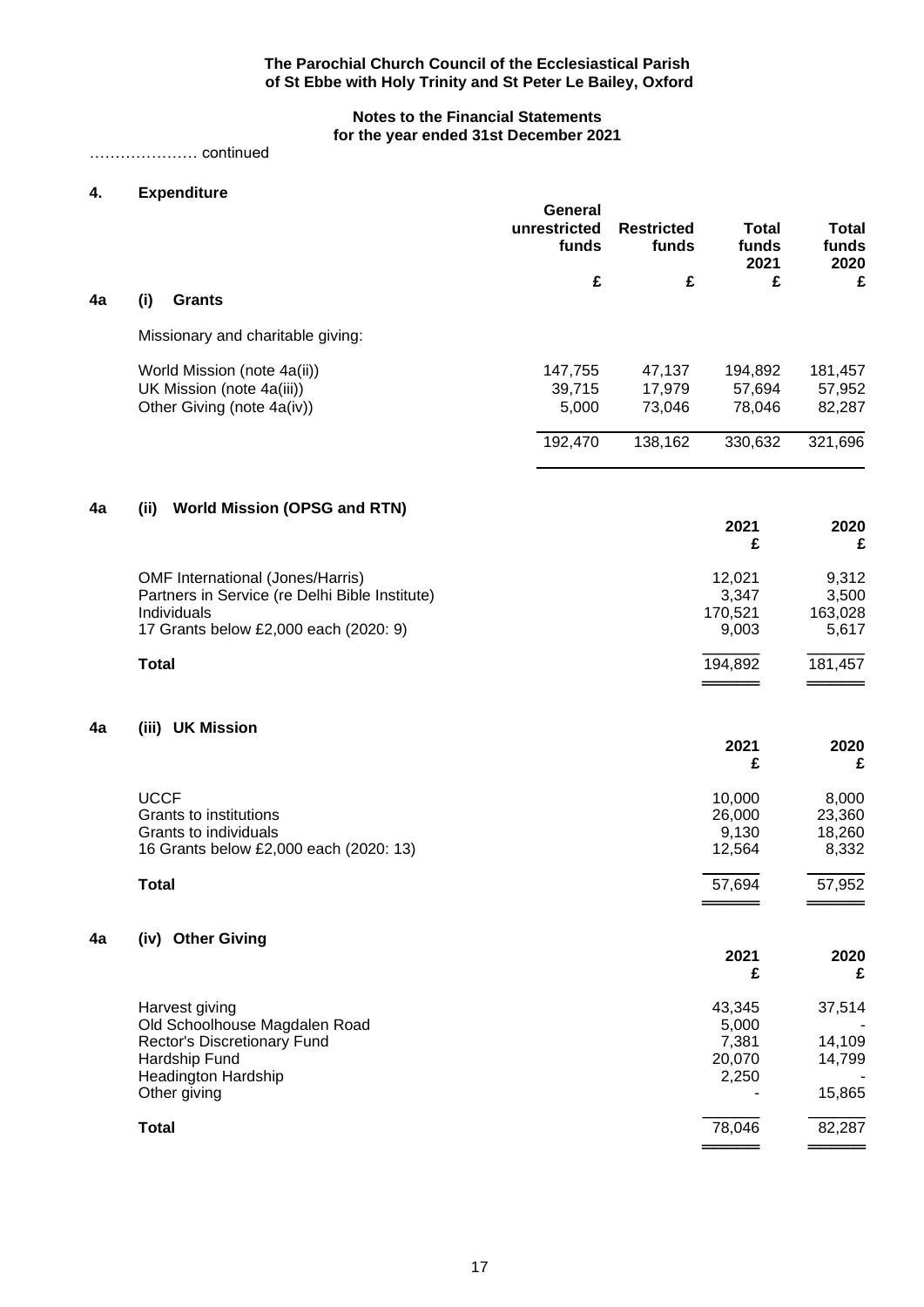# **Notes to the Financial Statements for the year ended 31st December 2021**

……………… continued

# **4. Expenditure (continued)**

# **4b Activities directly relating to the work**

| of the church                       | General             |                   | Total     | Total     |
|-------------------------------------|---------------------|-------------------|-----------|-----------|
|                                     | <b>Unrestricted</b> | <b>Restricted</b> | funds     | funds     |
|                                     | funds               | funds             | 2021      | 2020      |
|                                     | £                   | £                 | £         | £         |
| Pay and accommodation:              |                     |                   |           |           |
| Church, parish and youth ministry   | 324,731             | 74,230            | 398,961   | 377,042   |
| Central student ministry            | 67,235              | 93,119            | 160,354   | 142,502   |
| Headington ministry                 |                     | 236,139           | 236,139   | 193,196   |
| Oak Ministry                        |                     |                   |           | 5,100     |
| Quota                               | 97,436              | 8,000             | 105,436   | 106,102   |
| Premises expenses                   | 37,852              | 15,941            | 53,793    | 55,114    |
| General repairs and improvements    | 30,262              | 29,345            | 59,607    | 49,823    |
| <b>Building improvements</b>        |                     | (5,221)           | (5,221)   | 14,158    |
| Contribution to 81 Marlborough Road |                     |                   |           | 8,500     |
| Church activities                   | 31,926              | 12,386            | 44,312    | 62,329    |
| Catering                            | 14,933              | 4,293             | 19,226    | 12,053    |
| Book purchases                      | 1,019               |                   | 1,019     | 1,262     |
| Other church costs                  | 16,416              | 10,056            | 26,472    | 17,675    |
| Support costs (see note 4e)         | 241,299             | 52,695            | 293,994   | 298,038   |
| Depreciation                        | 13,742              | 135,550           | 149,292   | 149,292   |
| Movement in pension liability       | (10,000)            |                   | (10,000)  | (2,000)   |
|                                     |                     |                   |           |           |
|                                     | 866,851             | 666,533           | 1,533,384 | 1,490,186 |
| Grants paid (see note 4a(i))        | 192,470             | 138,162           | 330,632   | 321,696   |
| <b>Total expenditure</b>            | 1,059,321           | 804,695           | 1,864,016 | 1,811,882 |
|                                     |                     |                   |           |           |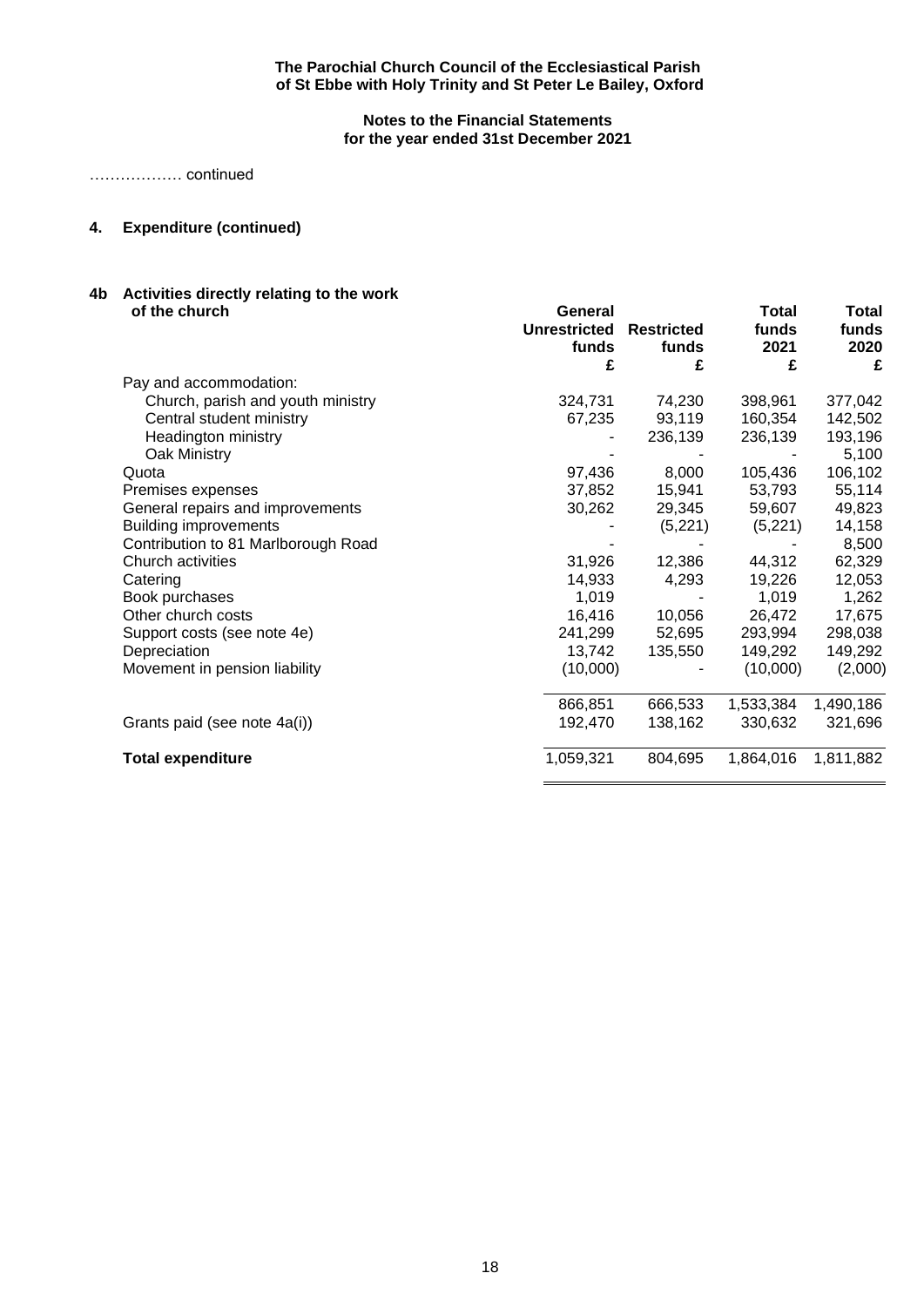**Notes to the Financial Statements for the year ended 31st December 2021**

………………… continued

# **4. Expenditure (continued)**

**4c Staff**

|                                                     | 2021<br>£ | 2020<br>£ |
|-----------------------------------------------------|-----------|-----------|
| <b>Salaries</b>                                     | 721,151   | 669,646   |
| Employer's NI                                       | 66,226    | 59,194    |
| Pension:                                            |           |           |
| Pension contributions paid in the year              | 96,086    | 91,104    |
| Pension deficit contribution paid                   | (11,000)  | (10,000)  |
| Remaining change to pension liability (see note 4d) | 1.000     | 8,000     |
| Accommodation                                       | 159,971   | 153,774   |
|                                                     | 1,033,434 | 971,718   |
|                                                     |           |           |

No remuneration was paid or expenses reimbursed to the Trustees during the current or preceding year. No employee received £60,000 or more during the current or preceding year.

Neither the Rector nor one of the Curates is included in the total salaries. This is because the Rector and Curate's stipends are met under Church of England arrangements and not by the PCC. Housing expenses for the Rector and Curate are included under Accommodation.

The total remuneration including employer pension contributions paid to key management personnel by the charity was £338,603 (2020: £334,382).

The average number of staff employed during the year was:

|                             | 2021 |                   | 2020 |                   |
|-----------------------------|------|-------------------|------|-------------------|
| Church                      | 4    | $(1 \text{ p/t})$ | 5    | $(1 \text{ p/t})$ |
| Parish/Youth                | 4    |                   | 4    |                   |
| Student work                | 3    |                   | 3    | $(1 \text{ p/t})$ |
| Headington Church and admin | 7    | (2 p/t)           | 6    | $(2 \text{ p/t})$ |
| Administration/PA           | 8    | $(4 \text{ p/t})$ | 8    | $(4 \text{ p/t})$ |
| Cowley                      | 2    |                   | 1    |                   |
| Cleaning staff              | 4    | $(4 \text{ p/t})$ | 4    | $(4 \text{ p/t})$ |
|                             |      |                   |      |                   |
|                             | 32   |                   | 31   |                   |
|                             |      |                   |      |                   |
| Equivalent full time staff  | 24   |                   | 22   |                   |
|                             |      |                   |      |                   |

 $p/t =$  part time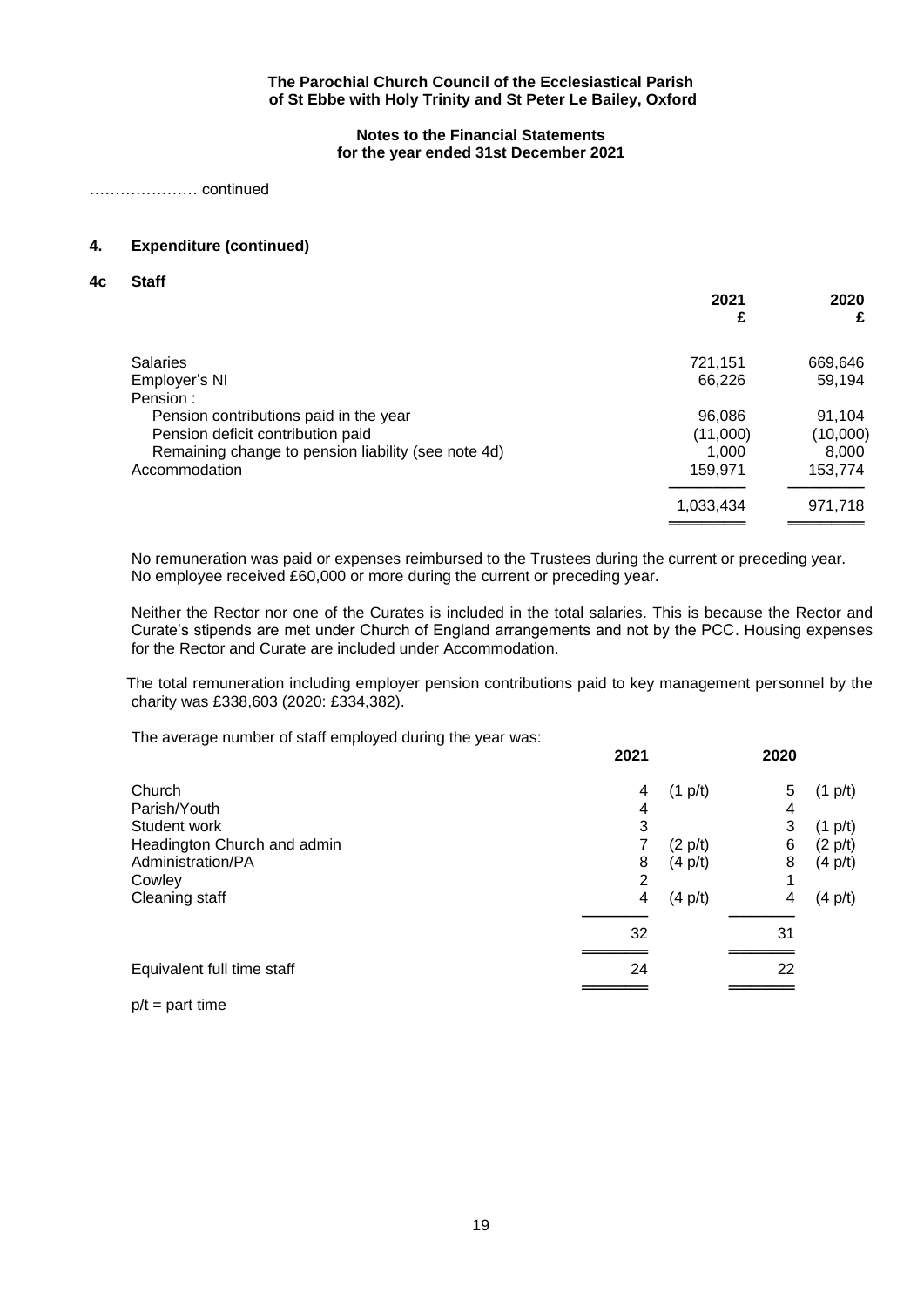#### **Notes to the Financial Statements for the year ended 31st December 2021**

………………… continued

# **4d Pension costs**

St Ebbe's PCC participates in the following pension schemes for its staff:

(i) St Ebbe's PCC participates in the Church of England Funded Pensions Scheme for stipendiary clergy, a defined benefit pension scheme. This scheme is administered by the Church of England Pensions Board, which holds the assets of the schemes separately from those of the Responsible Bodies.

Each participating Responsible Body in the scheme pays contributions at a common contribution rate applied to pensionable stipends.

The scheme is considered to be a multi-employer scheme as described in Section 28 of FRS 102. This means it is not possible to attribute the Scheme's assets and liabilities to specific Responsible Body, and this means contributions are accounted for as if the Scheme were a defined contribution scheme. The pensions costs charged to the SoFA in the year are contributions payable towards benefits and expenses accrued in that year, plus the figures highlighted in the table below as being recognised in the SoFA.

A valuation of the Scheme is carried out once every three years. The most recent Scheme valuation completed was carried out at as 31st December 2018. The 2018 valuation revealed a deficit of £50m, based on assets of £1,818m and a funding target of £1,868m, assessed using the following assumptions:

- An average discount rate of 3.2% p.a.;
- RPI inflation of 3.4% p.a. (and pension increases consistent with this);
- Increase in pensionable stipends of 3.4% p.a.;
- Mortality in accordance with 95% of the S3NA\_VL tables, with allowance for improvements in mortality rates in line with the CMI2018 extended model with a long term annual rate of improvement of 1.5%, a smoothing parameter of 7 and an initial addition to mortality improvements of 0.5% p.a.

Following the 31 December 2018 valuation, a recovery plan was put in place until 31st December 2022 and the deficit recovery contributions (as a percentage of pensionable stipends) are as set out in the table below.

| % of pensionable stipends    | January 2018 to<br>December 2020 | January 2021 to<br>December 2022 |
|------------------------------|----------------------------------|----------------------------------|
| Deficit repair contributions | 11.9%                            | 7.1%                             |

As at 31st December 2018 the deficit recovery contributions under the recovery plan in force at that time were 11.9% of pensionable stipends until December 2025.

As at 31st December 2019 and 31st December 2020, the deficit recovery contributions under the recovery plan in force were set out in the above table.

For senior office holders, pensionable stipends are adjusted in the calculations by a multiple, as set out in the Scheme's rules.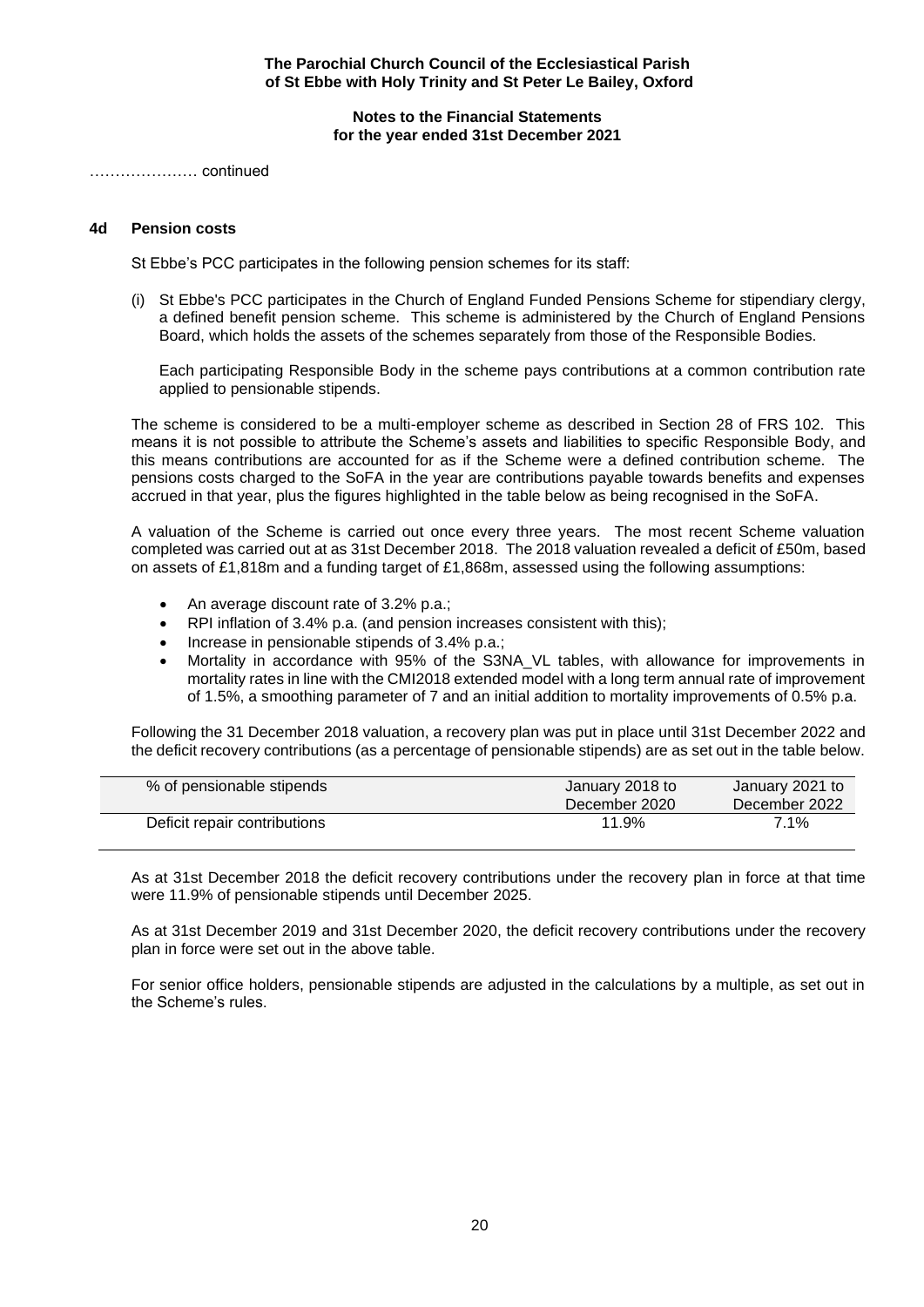## **Notes to the Financial Statements for the year ended 31st December 2021**

………………… continued

# **4d Pension costs (continued)**

Section 28.11A of FRS 102 requires agreed deficit recovery payments to be recognised as a liability. The movement in the provision over 2020 and over 2021 is set out in the table below.

|                                                                                                                                             | 2021                    | 2020                    |
|---------------------------------------------------------------------------------------------------------------------------------------------|-------------------------|-------------------------|
| Balance sheet liability at 1 January                                                                                                        | 17,000                  | 19,000                  |
| Deficit contribution paid<br>Interest cost (recognised in SoFA)<br>Remaining change to the balance sheet liability* (recognised in<br>SoFA) | $-11,000$<br>0<br>1,000 | $-10,000$<br>0<br>8,000 |
| Balance sheet liability at 31 December                                                                                                      | 7,000                   | 17,000                  |

\* Comprises change in agreed deficit recovery plan, and change in discount rate and assumptions between year-ends.

This liability represents the present value of the deficit contributions agreed as at the accounting date and has been valued using the following assumptions. In general, these are set by reference to the duration of the deficit recovery payments but as at 31 December 2021, under accounting rules the payments are not discounted since the remaining recovery plan is less than 12 months. No price inflation assumption is needed since pensionable stipends for the remainder of the recovery plan are already known.

set by reference to the duration of the deficit recovery payments:

|                                       | December 2021 | December 2020 | December 2019 |
|---------------------------------------|---------------|---------------|---------------|
| Discount rate                         | $0.0\%$ pa    | $0.2\%$ pa    | 1.1% $pa$     |
| Price inflation                       | n/a           | $3.1\%$ pa    | 2.8% pa       |
| Increase to total pensionable payroll | $-1.5%$ pa    | 1.6% $pa$     | $1.3%$ pa     |

The legal structure of the scheme is such that if another Responsible Body fails, St Ebbe's PCC could become responsible for paying a share of that Responsible Body's pension liabilities.

(ii) St Ebbe's (Oxford) PCC participates in the Pension Builder Scheme section of Church Workers Pension Fund for lay staff. The Scheme is administered by the Church of England Pensions Board, which holds the assets of the schemes separately from those of the Employer and the other participating employers.

The Church Workers Pension Fund has a section known as the Defined Benefits Scheme, a deferred annuity section known as Pension Builder Classic and a cash balance section known as Pension Builder 2014.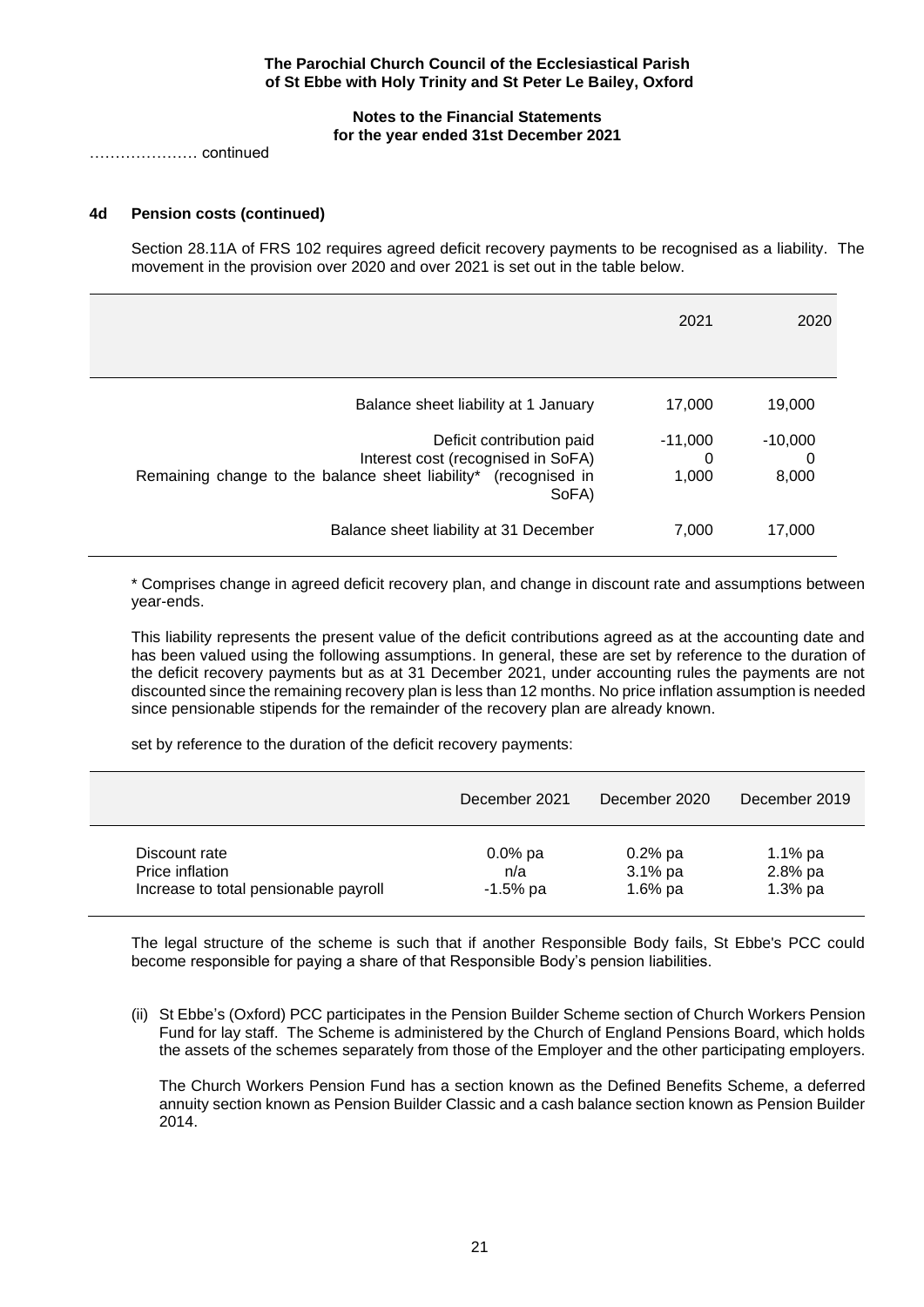**Notes to the Financial Statements for the year ended 31st December 2021**

………………… continued

# **4d Pension costs (continued)**

## **Pension Builder Scheme**

The Pension Builder Scheme of the Church Workers Pension Fund is made up of two sections, Pension Builder Classic and Pension Builder 2014, both of which are classed as defined benefit schemes.

Pension Builder Classic provides a pension for members for payment from retirement, accumulated from contributions paid and converted into a deferred annuity during employment based on terms set and reviewed by the Church of England Pensions Board from time to time. Discretionary increases may also be added, depending upon the investment returns and other factors.

Pension Builder 2014 is a cash balance scheme that provides a lump sum that members use to provide benefits at retirement. Pension contributions are recorded in an account for each member. This account may have bonuses added by the Board before retirement. The bonuses depend on investment experience and other factors. There is no requirement for the Board to grant any bonuses. The account, plus any bonuses declared, is payable from members' Normal Pension Age.

There is no sub-division of assets between employers in each section of the Pension Builder Scheme.

The scheme is considered to be a multi-employer scheme as described in Section 28 of FRS 102. This is because it is not possible to attribute the Pension Builder Scheme's assets and liabilities to specific employers and that contributions are accounted for as if the Scheme were a defined contribution scheme. The pensions costs charged to the SoFA in the year are contributions payable.

A valuation of the Pension Builder Scheme is carried out once every three years. The most recent was carried out as at 31st December 2016.

For the Pension Builder Classic section, the valuation revealed a deficit of £14.2m on the ongoing assumptions used. At the most recent annual review, the Board chose not to grant a discretionary bonus, which will have acted to improve the funding position. There is no requirement for deficit payments at the current time.

For the Pension Builder 2014 section, the valuation revealed a surplus of £1.8m on the ongoing assumptions used. There is no requirement for deficit payments at the current time.

The legal structure of the scheme is such that if another employer fails, St Ebbe's PCC could become responsible for paying a share of that employer's pension liabilities.

(iii) Contributions were also made on behalf of 1 member of staff under private pension arrangements.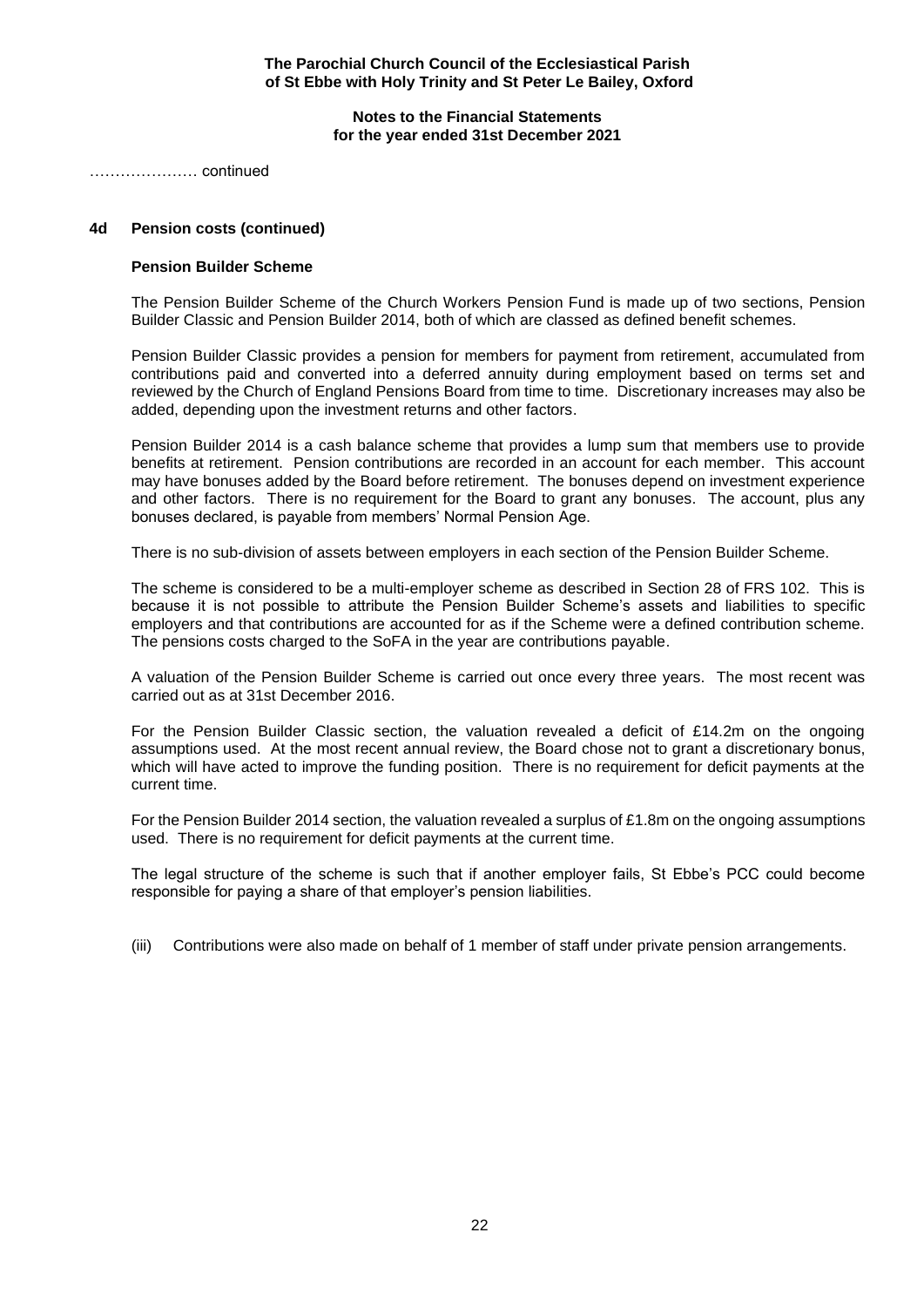# **Notes to the Financial Statements for the year ended 31st December 2021**

………………… continued

# **4e Analysis of support costs**

| 2021                                  | General<br><b>Unrestricted</b><br><b>Funds</b><br>£ | <b>Restricted</b><br><b>Funds</b><br>£ | <b>Total</b><br>2021<br>£ |
|---------------------------------------|-----------------------------------------------------|----------------------------------------|---------------------------|
| Payroll and pension for admin staff   | 203,695                                             | 44,283                                 | 247,978                   |
| Stationery, printing and photocopying | 7,506                                               | 3,086                                  | 10,592                    |
| Postage, phone and internet           | 12,341                                              | 3.773                                  | 16,114                    |
| Equipment                             | 2,623                                               | 1,429                                  | 4,052                     |
| Auditor's fees<br>- audit             | 5,500                                               |                                        | 5,500                     |
| payroll administration                | 2,638                                               |                                        | 2,638                     |
| other<br>۰                            | 430                                                 |                                        | 430                       |
| Legal and professional fees           | 1,695                                               |                                        | 1,695                     |
| Other administration                  | 4,159                                               |                                        | 4,159                     |
| Bank charges                          | 712                                                 | 124                                    | 836                       |
|                                       | 241,299                                             | 52,695                                 | 293,994                   |
|                                       |                                                     |                                        |                           |

| 2020                                  | General<br><b>Unrestricted</b><br><b>Funds</b><br>£ | <b>Restricted</b><br><b>Funds</b><br>£ | Total<br>2020<br>£ |
|---------------------------------------|-----------------------------------------------------|----------------------------------------|--------------------|
| Payroll and pension for admin staff   | 214,642                                             | 40,668                                 | 255,310            |
| Stationery, printing and photocopying | 6,646                                               | 2,572                                  | 9,218              |
| Postage, phone and internet           | 9,942                                               | 2,781                                  | 12,723             |
| Equipment                             | 4,747                                               |                                        | 4,747              |
| Auditor's fees<br>- audit             | 6,936                                               |                                        | 6,936              |
| payroll administration                | 2.154                                               |                                        | 2,154              |
| other<br>۰                            | 412                                                 |                                        | 412                |
| Legal and professional fees           | 2,064                                               | 768                                    | 2,832              |
| Other administration                  |                                                     | 2,733                                  | 2,733              |
| Bank charges                          | 871                                                 | 102                                    | 973                |
|                                       | 248,414                                             | 49,624                                 | 298,038            |
|                                       |                                                     |                                        |                    |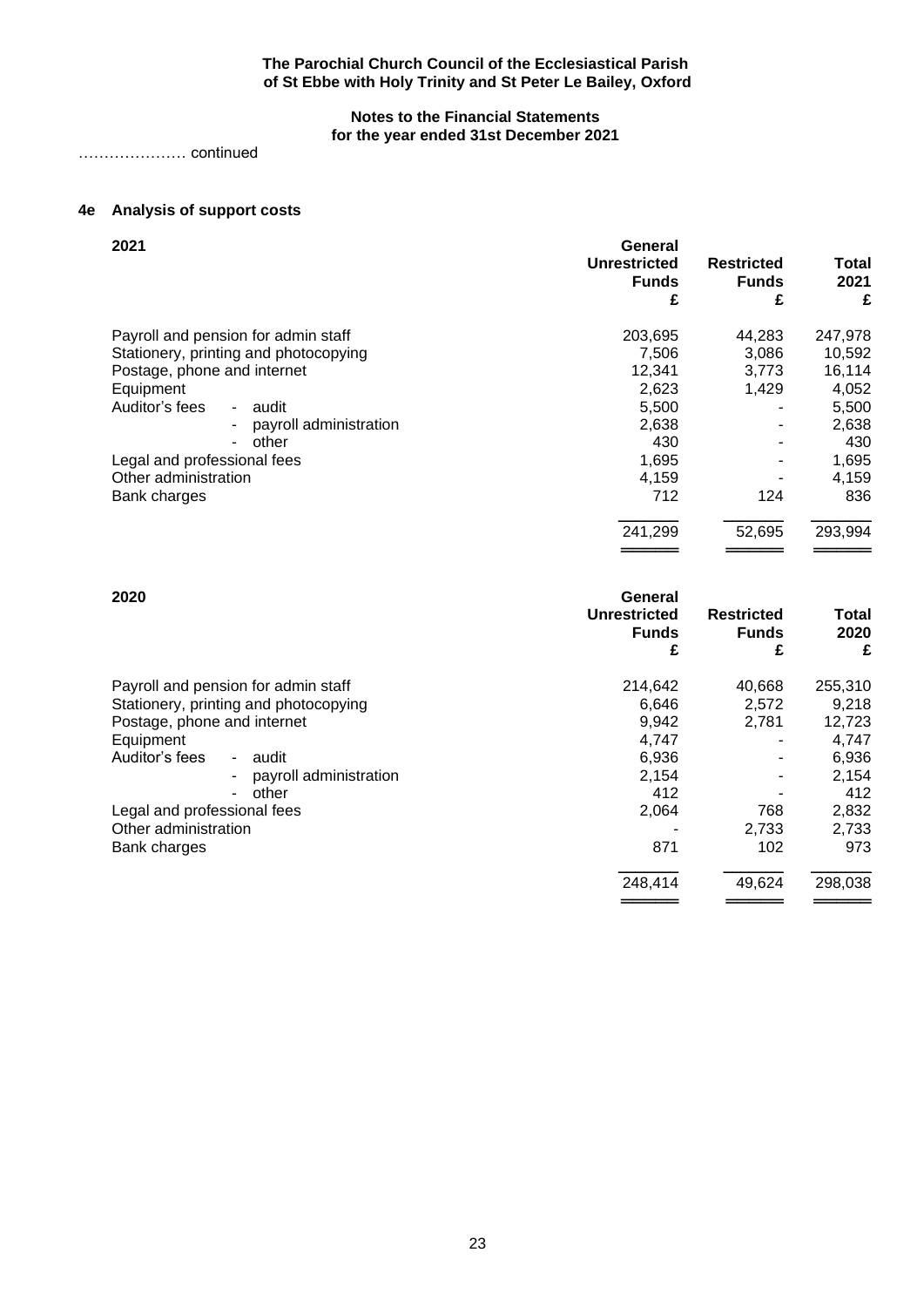# **Notes to the Financial Statements for the year ended 31st December 2021**

………………… continued

# **5. Fixed assets**

**5a Tangible fixed assets Freehold Leasehold**

| rangiwio naoa assots     | ו וטווטוע<br><b>Property</b><br><b>Parish</b><br><b>Centre</b><br>£ | Luusuiviu<br><b>Property</b><br>Penny-<br>farthing<br>£ | Total<br>£ |
|--------------------------|---------------------------------------------------------------------|---------------------------------------------------------|------------|
| <b>Cost or Valuation</b> |                                                                     |                                                         |            |
| At 1st January 2021      | 729,832                                                             | 564,000                                                 | 1,293,832  |
| Cost or valuation c/f    | 729,832                                                             | 564,000                                                 | 1,293,832  |
| <b>Depreciation</b>      |                                                                     |                                                         |            |
| At 1st January 2021      | 105,394                                                             | 338,400                                                 | 443,794    |
| Charge for the year      | 36,492                                                              | 112,800                                                 | 149,292    |
| Depreciation c/f         | 141,886                                                             | 451,200                                                 | 593,086    |
| Net book value           |                                                                     |                                                         |            |
| At 31st December 2021    | 587,946                                                             | 112,800                                                 | 700,746    |
| At 31st December 2020    | 624,438                                                             | 225,600                                                 | 850,038    |
|                          |                                                                     |                                                         |            |

# **5b Investment fixed assets**

# **Investment Funds**

|                                    | St Ebbe's                         |                                  |                                     |            |  |  |
|------------------------------------|-----------------------------------|----------------------------------|-------------------------------------|------------|--|--|
|                                    | <b>Trustbridge</b><br><b>Fund</b> | <b>Ecclesiastical</b><br>Charity | <b>Hardship</b><br><b>Fund</b><br>£ | Total<br>£ |  |  |
| Market value at 1st January 2021   |                                   | 89.360                           | 158,632                             | 247,992    |  |  |
| Investment additions in the year   | 4.641                             |                                  |                                     | 4,641      |  |  |
| Increase during the year           |                                   | 12.676                           | 24.853                              | 37,529     |  |  |
|                                    |                                   |                                  |                                     |            |  |  |
| Market value at 31st December 2021 | 4.641                             | 102,036                          | 183,485                             | 290,162    |  |  |
|                                    |                                   |                                  |                                     |            |  |  |

Investment Funds held by the St Ebbe's Ecclesiastical Charity: see Note 1.

Investments in common investment funds are included at bid price.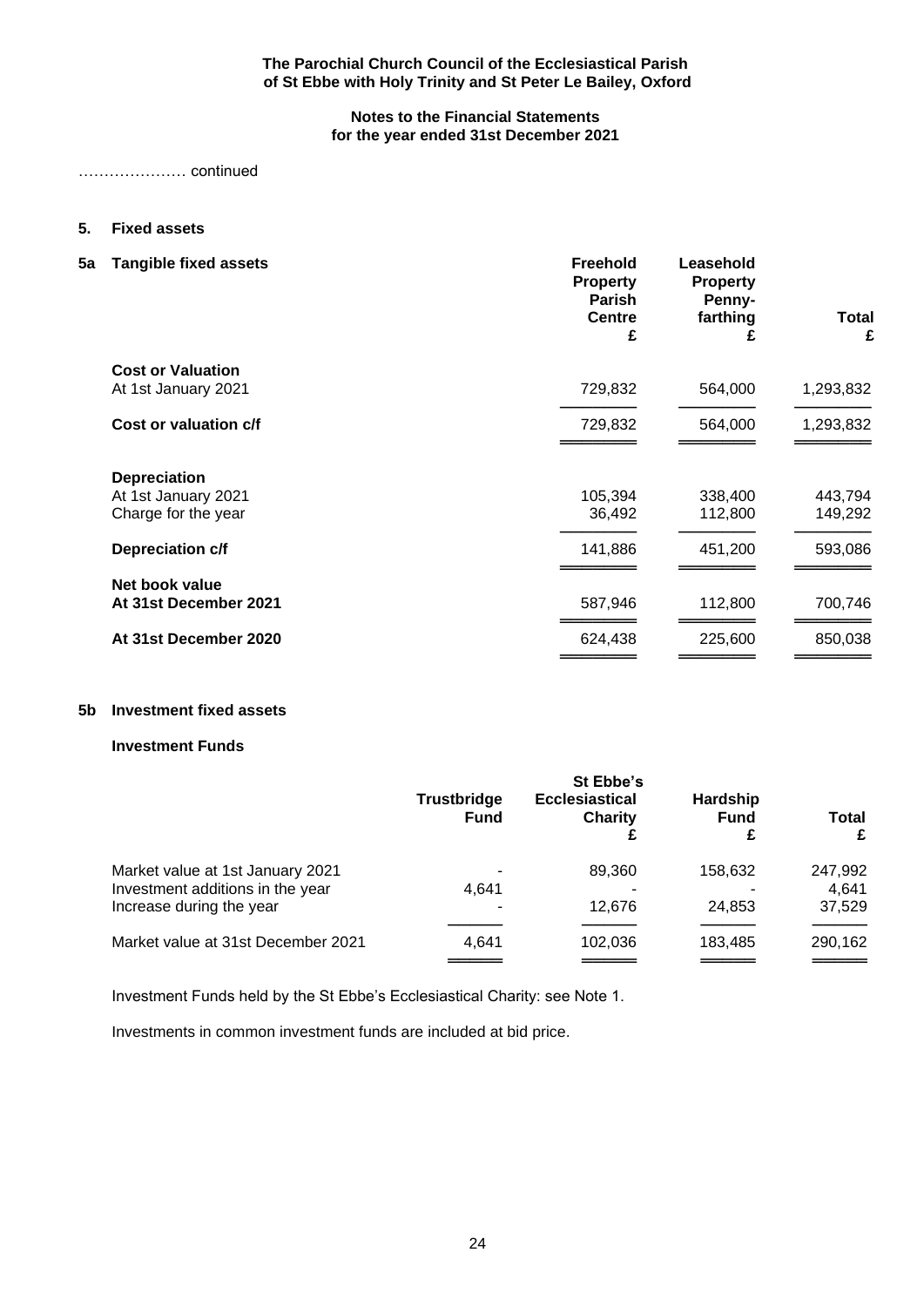# **Notes to the Financial Statements for the year ended 31st December 2021**

………………… continued

# **6. Analysis of net assets by fund**

|                                      | General<br>unrestricted<br>funds<br>£ | <b>Restricted</b><br>funds<br>£ | <b>Total</b><br>funds<br>2021<br>£ |
|--------------------------------------|---------------------------------------|---------------------------------|------------------------------------|
| Tangible fixed assets                | 223,946                               | 476,800                         | 700,746                            |
| Investments<br><b>Current assets</b> | 4,641<br>408,041                      | 285,521<br>146,325              | 290,162<br>554,366                 |
| <b>Current liabilities</b>           | (34, 842)                             | (22, 292)                       | (57, 134)                          |
| Pension provision                    | (7,000)                               |                                 | (7,000)                            |
|                                      | 594,786                               | 886,354                         | 1,481,140                          |
|                                      | General<br>unrestricted               | <b>Restricted</b>               | <b>Total</b><br>funds              |
|                                      | funds                                 | funds                           | 2020                               |
|                                      | £                                     | £                               | £                                  |
| Tangible fixed assets                | 237,688                               | 612,350                         | 850,038                            |
| Investments                          |                                       | 247,992                         | 247,992                            |
| <b>Current assets</b>                | 446,958                               | 206,965                         | 653,923                            |
| <b>Current liabilities</b>           | (59, 638)                             | (65, 432)                       | (125,070)                          |
| Pension provision                    | (17,000)                              |                                 | (17,000)                           |
|                                      | 608,008                               | 1,001,875                       | 1,609,883                          |

# **7. Debtors**

|                        | 2021<br>£ | 2020<br>£ |
|------------------------|-----------|-----------|
| Trade debtors          | ۰         | 976       |
| Income tax recoverable | 34,304    | 34,514    |
| Other debtors          | 45,200    | 122,376   |
| Prepayments            | 15,637    | 12,160    |
|                        | 95,141    | 170,026   |

══════════<br>═══════════

# **8. Liabilities: amounts falling due within one year**

|                              | 2021<br>£ | 2020<br>£ |
|------------------------------|-----------|-----------|
| Trade creditors              | 43,972    | 11,634    |
| Accruals and deferred income | 13,162    | 77,808    |
| Other creditors              |           | 262       |
| Loans                        |           | 35,366    |
|                              | 57,134    | 125,070   |
|                              |           |           |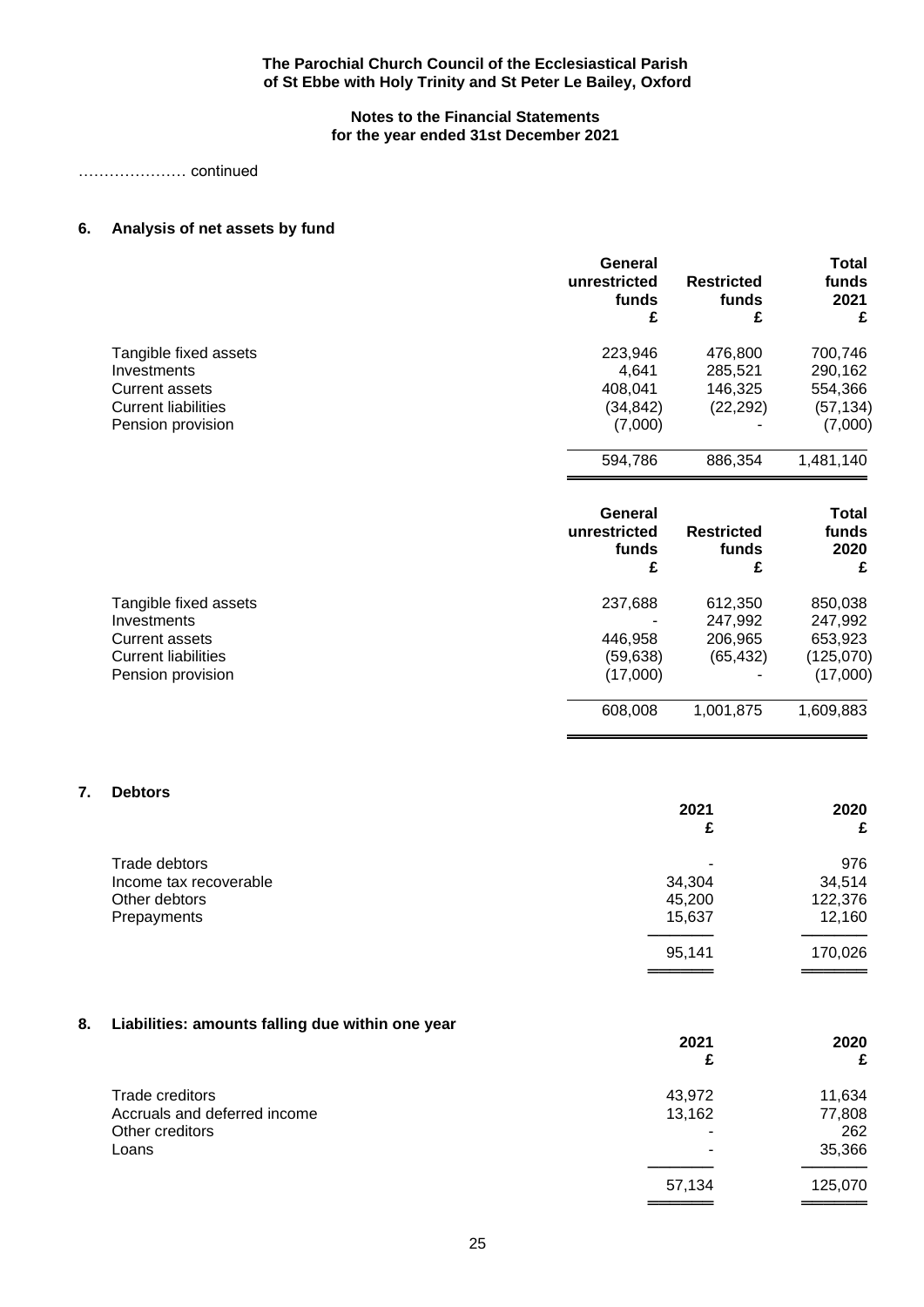# **Notes to the Financial Statements for the year ended 31st December 2021**

………………… continued

# **9. Provision**

Provision has been made for deficit funding plans in respect of the Church of England Funded Pension Scheme for stipendiary clergy. See note 4d(i).

# **10. Fund details**

|                                  | <b>Balance at</b><br>1/1/21 | <b>Income</b> | Gain<br>on<br>invest-<br>ments | <b>Expenditure</b> | <b>Transfers</b> | <b>Balance at</b><br>31/12/21 |
|----------------------------------|-----------------------------|---------------|--------------------------------|--------------------|------------------|-------------------------------|
|                                  | £                           | £             | £                              | £                  | £                | £                             |
| <b>Unrestricted</b>              |                             |               |                                |                    |                  |                               |
| General                          | 608,008                     | 1,063,793     |                                | (1,059,321)        | (17, 694)        | 594,786                       |
| <b>Restricted</b>                |                             |               |                                |                    |                  |                               |
| Headington                       | 173,884                     | 347,864       |                                | (392, 292)         |                  | 129,456                       |
| St Ebbe's Ecclesiastical Charity | 89,361                      |               | 12,676                         |                    |                  | 102,037                       |
| PA for Vaughan Roberts           |                             | 15,782        |                                | (15,046)           | (736)            |                               |
| Local Hardship Fund              | 178,426                     | 10,940        | 24,853                         | (25, 275)          |                  | 188,944                       |
| Rector's Discretionary Fund      | 2,856                       | 20,376        |                                | (7, 381)           |                  | 15,851                        |
| <b>Student Ministry</b>          |                             | 88,955        |                                | (93,119)           | 4,164            |                               |
| Harvest offering                 |                             | 42,885        |                                | (43,345)           | 460              |                               |
| <b>Building Project</b>          | 557,348                     |               |                                | (130, 329)         |                  | 427,019                       |
| <b>Grace Church Cowley</b>       |                             | 78,326        |                                | (92,110)           | 13,806           | 22                            |
| Cowley Women's worker            |                             | 28,823        |                                | (5,798)            |                  | 23,025                        |
|                                  | 1,001,875                   | 633,951       | 37,529                         | (804, 695)         | 17,694           | 886,354                       |
|                                  | 1,609,883                   | 1,697,744     | 37,529                         | (1,864,016)        |                  | 1,481,140                     |

|                                  | <b>Balance at</b><br>1/1/20 | <b>Income</b> | Gain<br>on<br>invest-<br>ments | <b>Expenditure</b> | Transfers | <b>Balance at</b><br>31/12/20 |
|----------------------------------|-----------------------------|---------------|--------------------------------|--------------------|-----------|-------------------------------|
|                                  | £                           | £             | £                              | £                  | £         | £                             |
| <b>Unrestricted</b>              |                             |               |                                |                    |           |                               |
| General                          | 544,729                     | 1,201,987     |                                | (1, 136, 552)      | (2, 156)  | 608,008                       |
| <b>Restricted</b>                |                             |               |                                |                    |           |                               |
| Headington                       | 109,115                     | 395,715       |                                | (330, 946)         |           | 173,884                       |
| St Ebbe's Ecclesiastical Charity | 83,989                      |               | 5,372                          |                    |           | 89,361                        |
| PA for Vaughan Roberts           |                             | 16,221        |                                | (16, 221)          |           |                               |
| Local Hardship Fund              | 174,862                     | 8,704         | 9,659                          | (14, 799)          |           | 178,426                       |
| Rector's Discretionary Fund      | 7,809                       | 12,323        |                                | (17,276)           |           | 2,856                         |
| <b>Student Ministry</b>          |                             | 74,734        |                                | (74, 734)          |           |                               |
| <b>Building Project</b>          | 645,150                     | 60,122        |                                | (147, 924)         |           | 557,348                       |
| <b>Grace Church Cowley</b>       |                             | 71,274        |                                | (73, 430)          | 2,156     |                               |
|                                  | 1,020,925                   | 639,093       | 15,031                         | (675, 330)         | 2,156     | 1,001,875                     |
|                                  | 1,565,654                   | 1,841,080     | 15,031                         | (1,811,882)        |           | 1,609,883                     |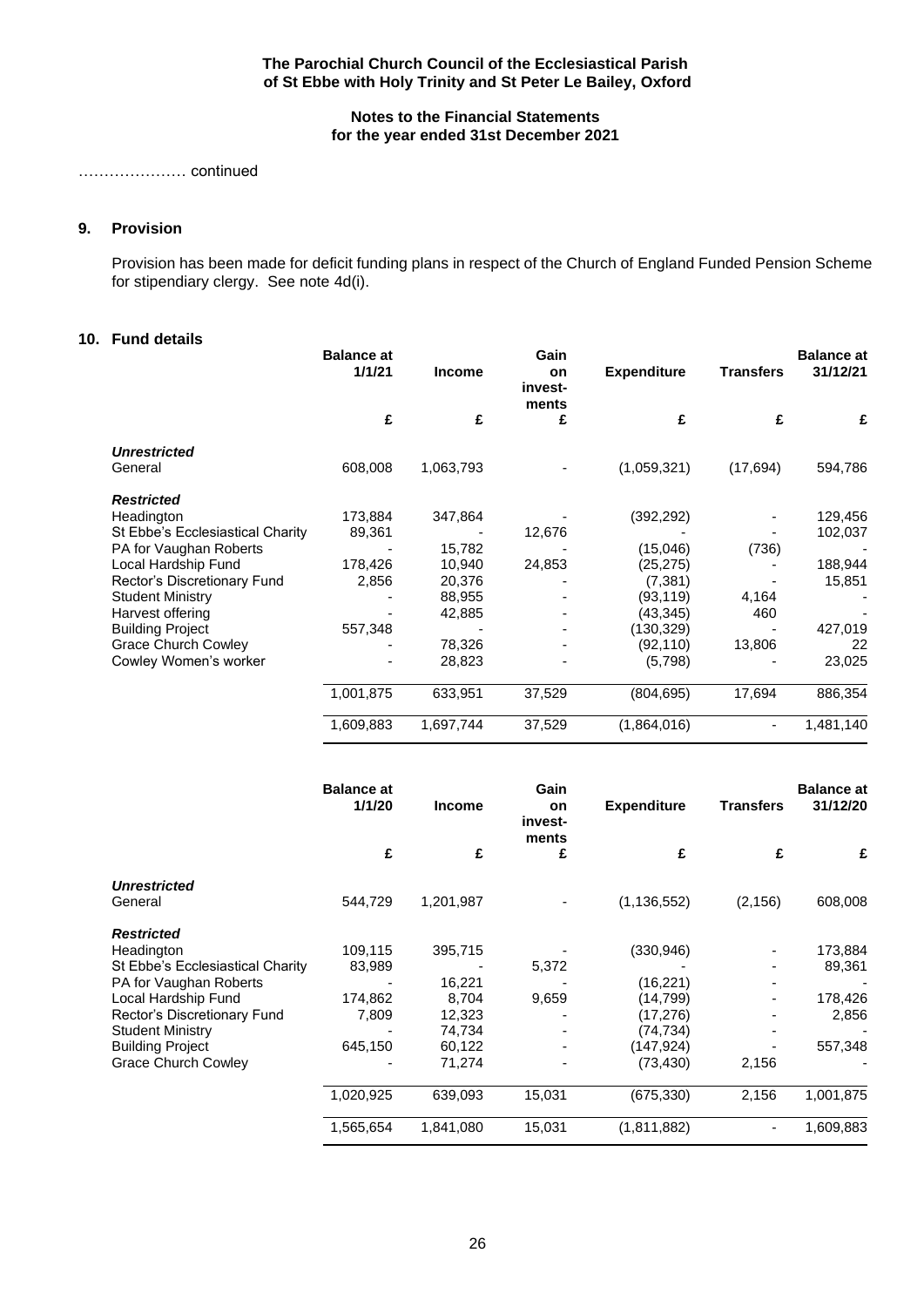**Notes to the Financial Statements for the year ended 31st December 2021**

………………… continued

# **10. Fund details (continued)**

The restricted fund: Headington represents the Headington branch of the church, which from 1st January 2009 became autonomous from the central branch from an accounting perspective.

The restricted fund: St Ebbe's Ecclesiastical Charity, please see Notes 1 and 5b.

The restricted fund: PA for Vaughan Roberts represents giving specifically for the purpose of contributing to the employment costs of a Personal Assistant for the Rector.

The restricted fund: Local Hardship Fund provides financial help to needy individuals with whom St Ebbe's PCC is associated, both within our congregations and our local community.

The restricted fund: Rector's Discretionary Fund represents income arising from royalties from publications of the Rector, which he has pledged to the PCC. In turn, the PCC has agreed that he has the discretion to direct where these payments should be made.

The restricted fund: Student Ministry represents giving specifically for the purpose of contributing to the employments costs of staff ministering to students.

The restricted fund: Harvest Offering represents the giving from a specific appeal held each autumn, to be given by St Ebbe's to charities assisting the underprivileged.

The restricted fund: Building Project represents monies collected for appeals to extend and alter our buildings and the expenditure on this work.

The restricted fund: Grace Church Cowley represents giving specifically to establish and run a church plant at Cowley, and the related expenditure.

The restricted fund: Cowley Women's Worker represents giving specifically for the purpose of contributing to the employment costs of a Women's Worker for Grace Church Cowley.